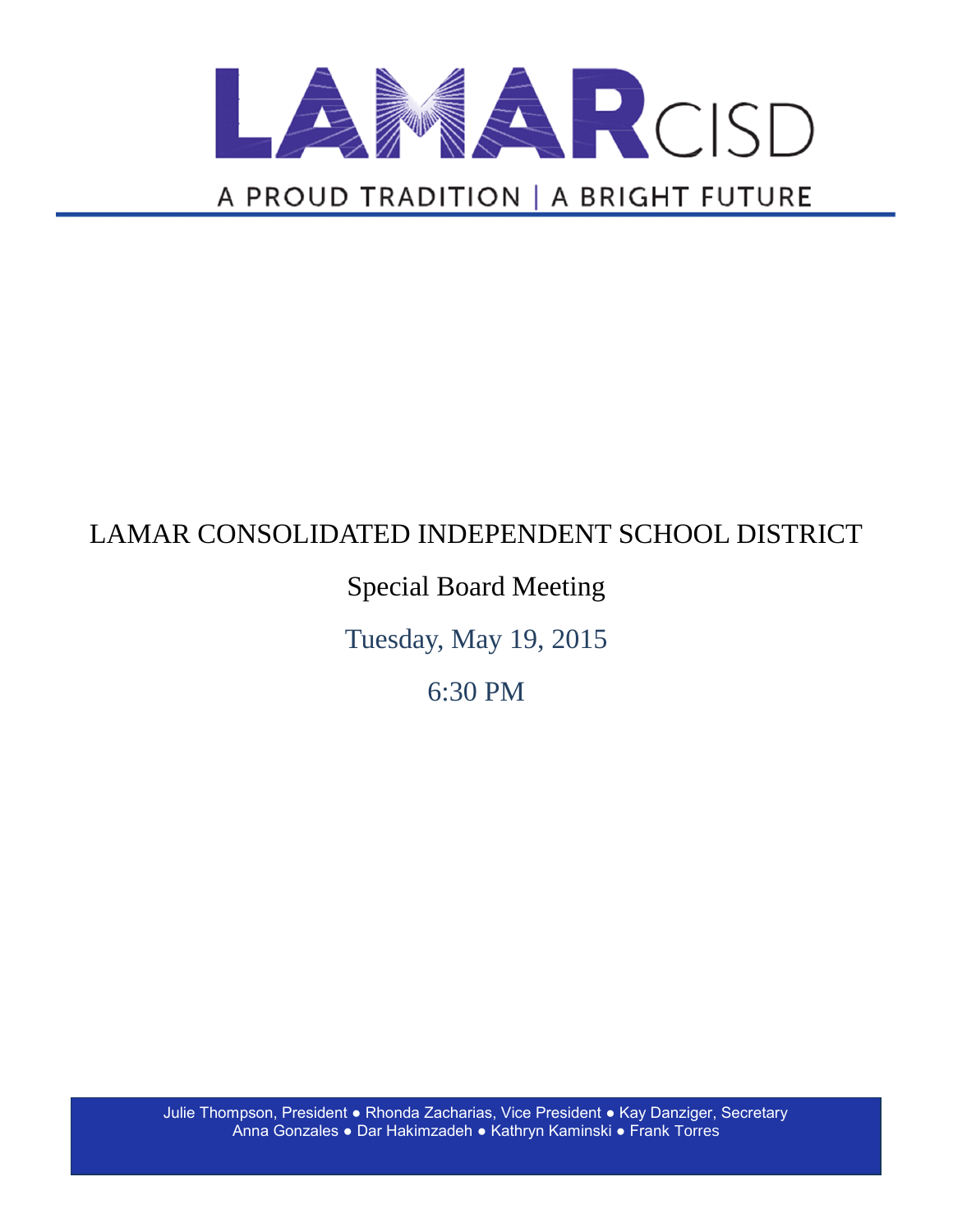#### **LAMAR CISD BOARD OF TRUSTEES SPECIAL BOARD MEETING BRAZOS CROSSING ADMINISTRATION BUILDING 3911 AVENUE I, ROSENBERG, TEXAS MAY 19, 2015 6:30 PM**

#### **AGENDA**

- 1. Call to order and establishment of a quorum
- 2. Audience to patrons

#### 3. **ACTION ITEMS**

#### A. **Goal: Planning**

- 1. Canvass the School Trustee Election of May 9, 2015 4
- 2. Issuance of Election Certificate to newly elected trustees
- 3. Completion of Statement of Elected Officer
- 4. Administer Oath of Office to newly elected trustees
- 5. Elect Board Officers to serve from May 2015 to May 2016 28
- 6. Consider authorization for facsimile signature(s) for District financial account(s) 29

#### 4. **INFORMATION / WORKSHOP**

A. Discussion of May 21st Regular Board Meeting agenda items

#### 5. **CLOSED SESSION**

- A. Adjournment to closed session pursuant to Texas Government Code Sections 551.071, 551.072, 551.074, and 551.082, the Open Meetings Act, for the following purposes: (Time  $)$ 
	- 1. Section 551.074 For the purpose of considering the appointment, employment, evaluation, reassignment, duties, discipline or dismissal of a public officer or employee or to hear complaints or charges against a public officer or employee.
		- a. Approval of personnel recommendations for employment of professional personnel
		- b. Employment of professional personnel (Information)
		- c. Employee resignations and retirements (Information)
		- d. Consider renewals for late hires
	- 2. Section 551.072 For the purpose of discussing the purchase, exchange, lease or value of real property
		- a. Land
	- 3. Section 551.071 To meet with the District's attorney to discuss matters in which the duty of the attorney to the District under the Texas Disciplinary Rules of Professional Conduct of the State Bar of Texas clearly conflicts with the Open Meetings Act, including the grievance/complaint hearing.
		- a. Any item listed on the agenda
		- b. Discuss pending, threatened, or potential litigation, including school finance litigation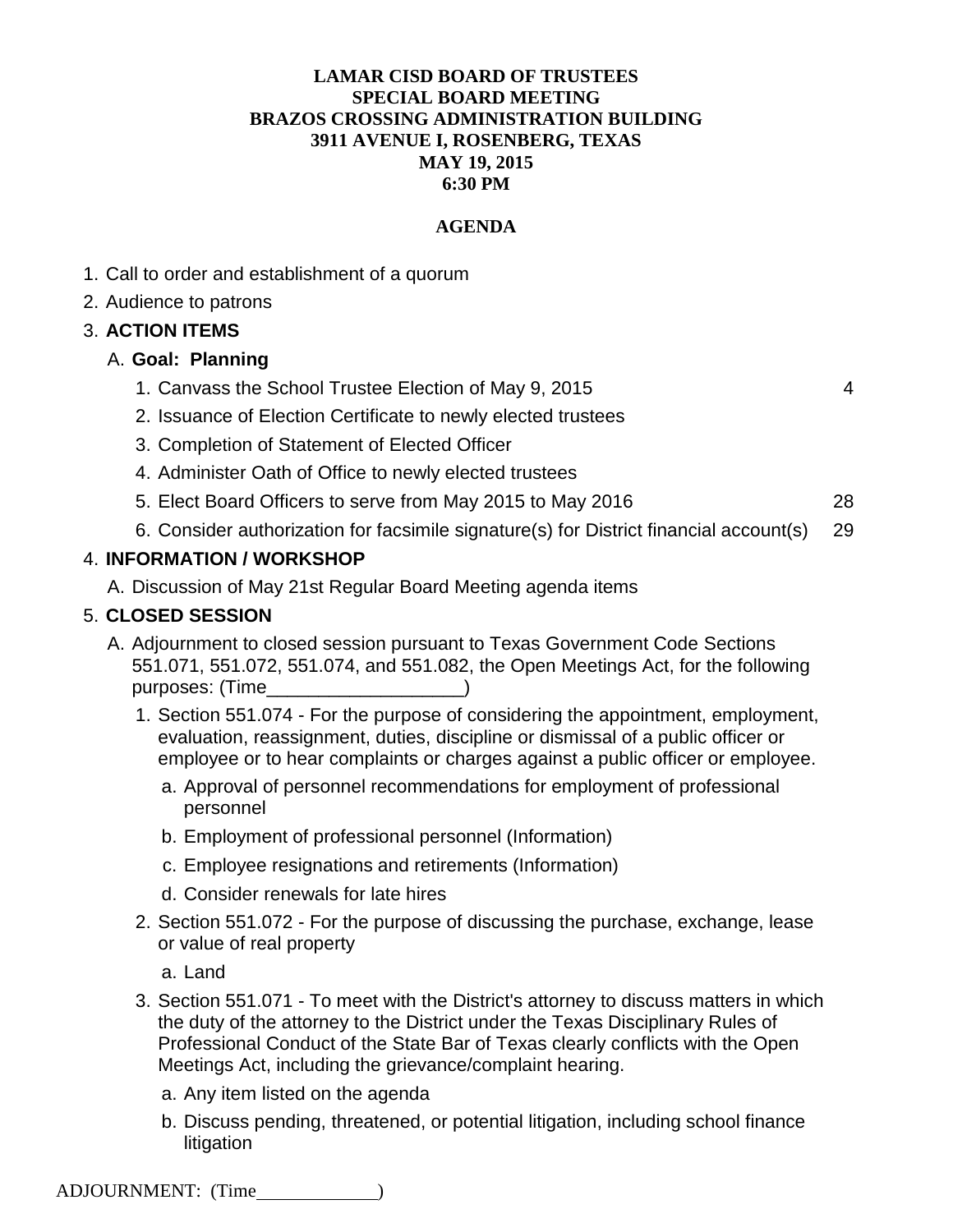#### CERTIFICATE AS TO POSTING OR GIVING OF NOTICE

On this 15th day of May 2015 at 3:00 p.m., this notice was posted on a bulletin board located at a place convenient to the public in the central administrative offices of the Lamar Consolidated Independent School District, 3911 Avenue I, Rosenberg, Texas 77471, and in a place readily accessible to the general public at all times.

Karen Vacek Secretary to Superintendent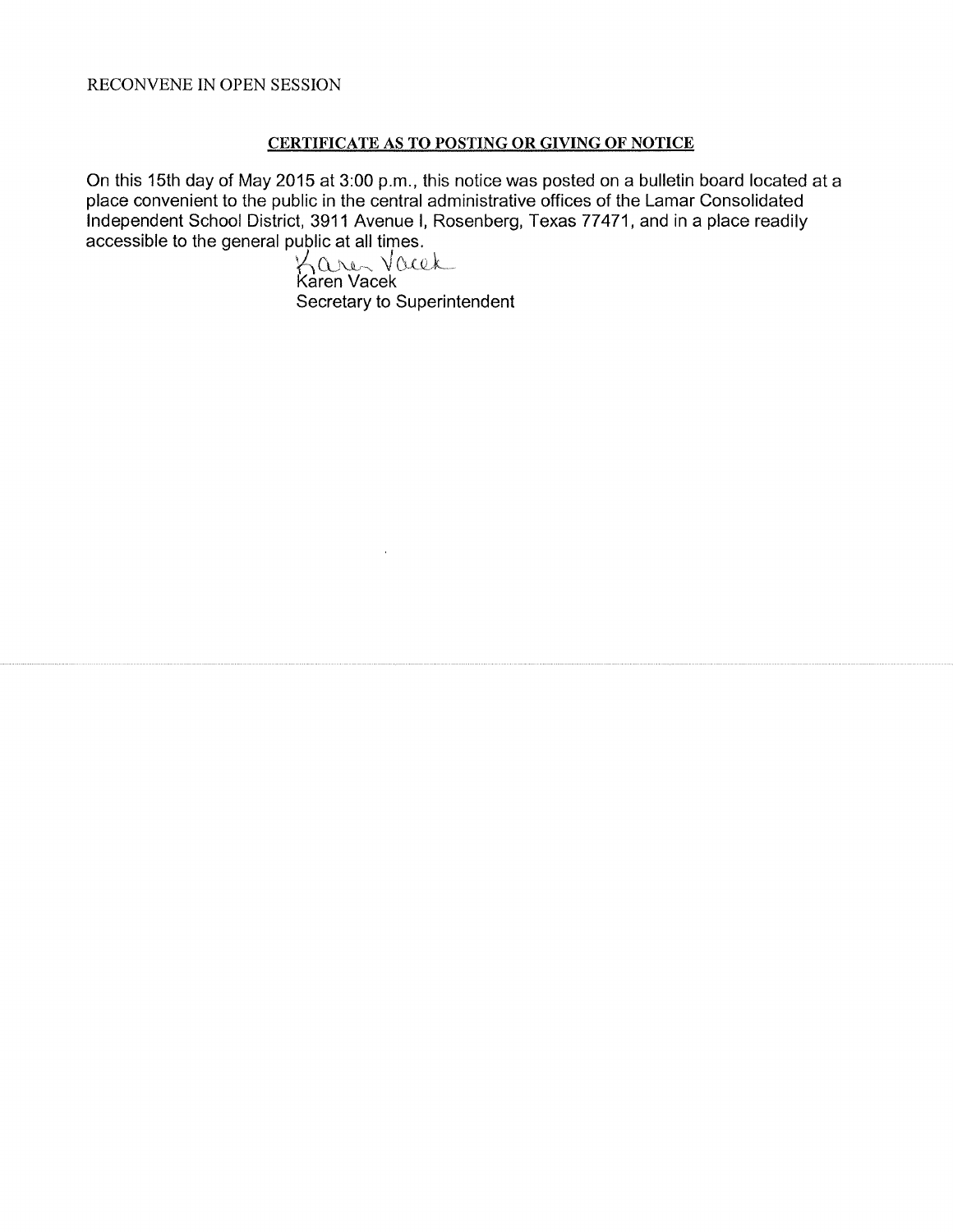#### **CANVASS VOTES AND DECLARE WINNERS OF THE MAY 9, 2015 SCHOOL TRUSTEE ELECTION**

## **RECOMMENDATION:**

That the Board of Trustees move that the results of the May 9, 2015 school trustee election, as presented by election judges for Single-Member Districts #4, #5, and #7 and certified by Mr. John Oldham, Elections Administrator for Fort Bend County, be certified as canvassed and declare as being duly elected:

Tyson Harrell, Single-Member District #4

James Steenbergen, Single-Member District #5

Melisa Roberts, Single-Member District #7

Recommended for approval:

Thomas Randle

Dr. Thomas Randle **Superintendent**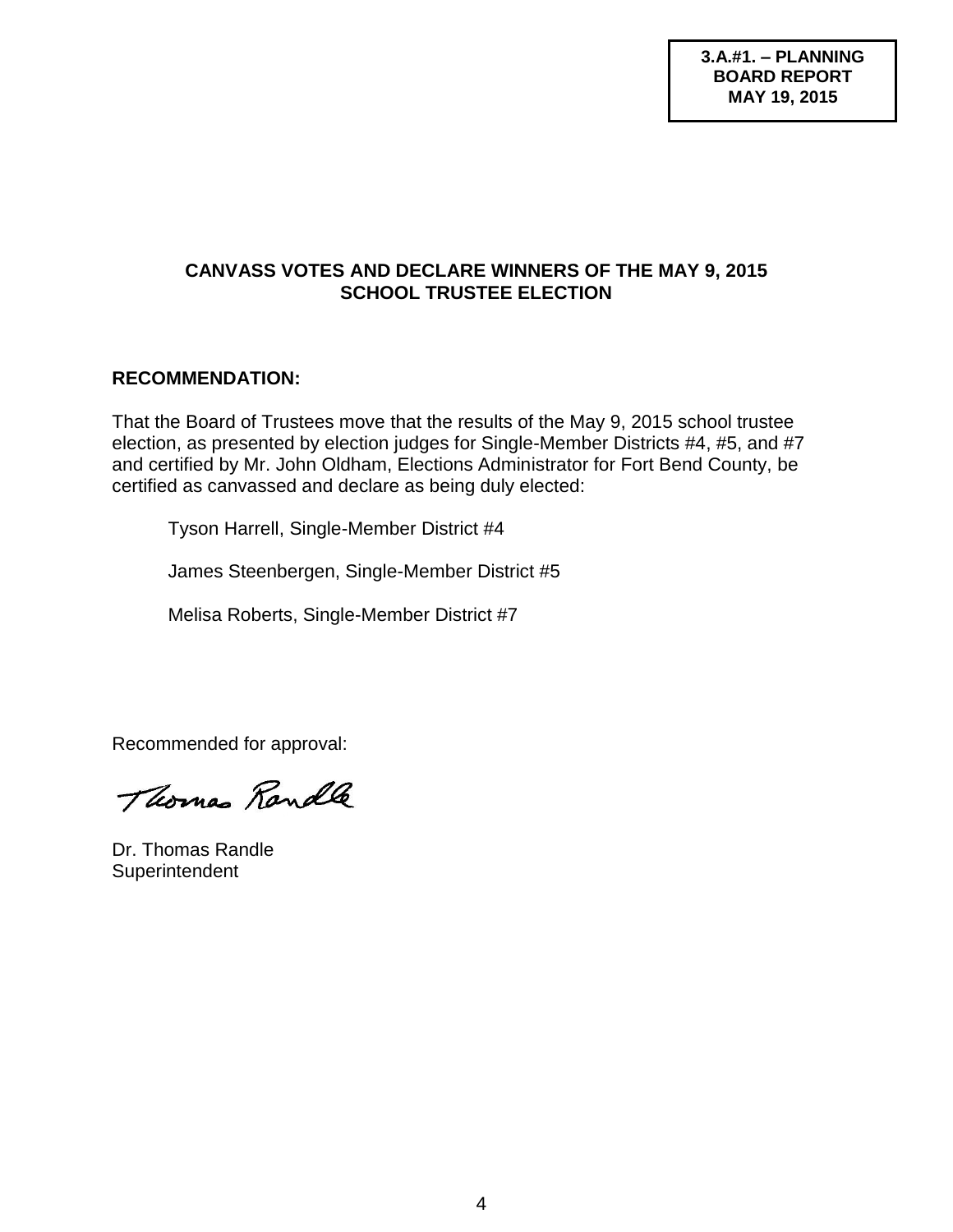

Office of Elections Administration Fort Bend County, Texas

*John Oldham Elections Administrator*  (281) 341-8670 Fax (281) 341-4418

# CANVASS

I, John Oldham, Elections Administrator for Fort Bend County Texas, do certify that the following are a true and accurate statement of the votes cast in the various precincts of Fort Bend County for the General Election held on May 09, 2015 on behalf of the Lamar Consolidated Independent School District.

Dated: May 16, 2015

John Oldham Elections Administrator Fort Bend County, Texas

Fort Bend County Rosenberg Annex Building Physical: 4520 Reading Road, Suite A, Rosenberg, Texas 77471 Mailing: 301 Jackson Street, Suite 101, Richmond, Texas 77469 e-mail address: vote@co.fort-bend.tx.us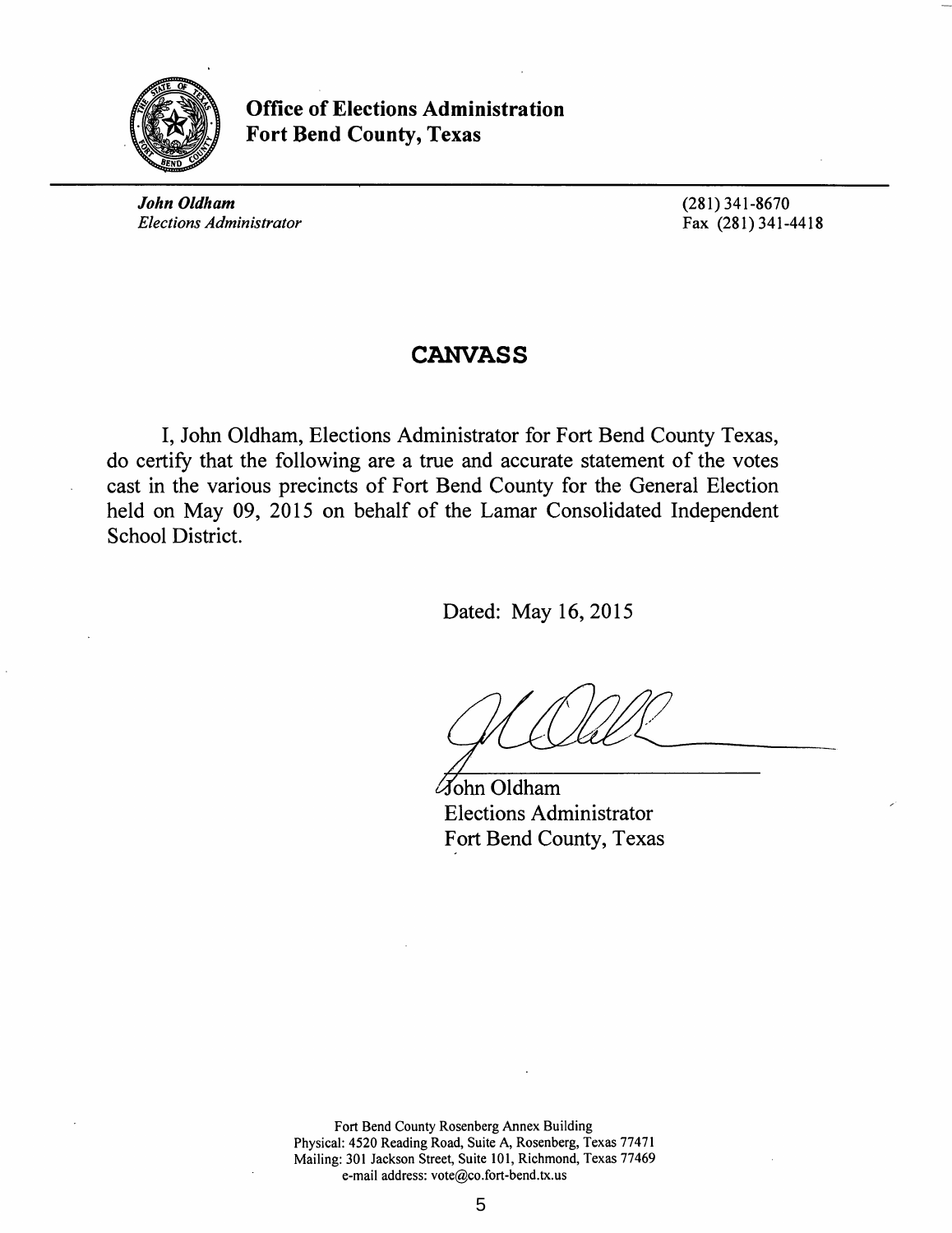**Page 1 of 1**

**05/15/2015 03:03 PM**  $.100.00\%$ 

|       | Total Number of Voters: 14,844 of 292,558 = 5.07%   |                     |                |                  |                |         |                |               |                  |              | Precincts Reporting 132 of 132 = |
|-------|-----------------------------------------------------|---------------------|----------------|------------------|----------------|---------|----------------|---------------|------------------|--------------|----------------------------------|
| Party |                                                     | Candidate           |                |                  | Early          |         | Election       |               |                  | <b>Total</b> |                                  |
|       | Trustee, Single-Member District 4 LCISD, Vote For 1 |                     |                |                  |                |         |                |               |                  |              |                                  |
|       | Sofia G. Sheikh                                     |                     |                | 73               | 18.16%         |         | 137            | 22.35%        | 210              | 20.69%       |                                  |
|       | Joy Williams                                        |                     |                | 121              | 30.10%         |         | 150            | 24.47%        | 271              | 26.70%       |                                  |
|       | <b>Tyson Harrell</b>                                |                     |                | 208              | 51.74%         |         | 326            | 53.18%        | 534              | 52.61%       |                                  |
|       |                                                     | <b>Cast Votes:</b>  |                | 402              | 98.53%         |         | 613            | 99.35%        | 1,015            | 99.02%       |                                  |
|       |                                                     | Over Votes:         |                | $\mathbf 0$      | 0.00%          |         | $\pmb{0}$      | 0.00%         | $\boldsymbol{0}$ | 0.00%        |                                  |
|       |                                                     | <b>Under Votes:</b> |                | 6                | 1.47%          |         | 4              | 0.65%         | 10               | 0.98%        |                                  |
|       |                                                     |                     |                | <b>Precincts</b> |                |         |                | <b>Voters</b> |                  |              |                                  |
|       |                                                     |                     | Counted        | <b>Total</b>     |                | Percent | <b>Ballots</b> | Registered    | Percent          |              |                                  |
|       |                                                     |                     | 5              |                  | $\sqrt{5}$     | 100.00% | 1,025          | 11,557        | 8.87%            |              |                                  |
|       | Trustee, Single-Member District 5 LCISD, Vote For 1 |                     |                |                  |                |         |                |               |                  |              |                                  |
|       | James Steenbergen                                   |                     |                | 140              | 43.89%         |         | 85             | 25.91%        | 225              | 34.78%       |                                  |
|       | Lynn Franklin                                       |                     |                | 52               | 16.30%         |         | 43             | 13.11%        | 95               | 14.68%       |                                  |
|       | Sharon Lovelady                                     |                     |                | 53               | 16.61%         |         | 113            | 34.45%        | 166              | 25.66%       |                                  |
| တ     | Kimberly Ashley                                     |                     |                | 74               | 23.20%         |         | 87             | 26.52%        | 161              | 24.88%       |                                  |
|       |                                                     | <b>Cast Votes:</b>  |                | 319              | 93.55%         |         | 328            | 96.76%        | 647              | 95.15%       |                                  |
|       |                                                     | Over Votes:         |                | $\mathbf 0$      | 0.00%          |         | $\mathbf 0$    | 0.00%         | $\mathbf 0$      | 0.00%        |                                  |
|       |                                                     | <b>Under Votes:</b> |                | 22               | 6.45%          |         | 11             | 3.24%         | 33               | 4.85%        |                                  |
|       |                                                     |                     |                | <b>Precincts</b> |                |         |                | <b>Voters</b> |                  |              |                                  |
|       |                                                     |                     | Counted        | <b>Total</b>     |                | Percent | <b>Ballots</b> | Registered    | Percent          |              |                                  |
|       |                                                     |                     | $\overline{7}$ |                  | $\overline{7}$ | 100.00% |                | 680<br>12,777 | 5.32%            |              |                                  |
|       | Trustee, Single-Member District 7 LCISD, Vote For 1 |                     |                |                  |                |         |                |               |                  |              |                                  |
|       | Rhonda Zacharias                                    |                     |                | 157              | 37.92%         |         | 97             | 29.22%        | 254              | 34.05%       |                                  |
|       | Mark Wiatrek                                        |                     |                | 30               | 7.25%          |         | 33             | 9.94%         | 63               | 8.45%        |                                  |
|       | Melisa Roberts                                      |                     |                | 227              | 54.83%         |         | 202            | 60.84%        | 429              | 57.51%       |                                  |
|       |                                                     | <b>Cast Votes:</b>  |                | 414              | 98.34%         |         | 332            | 96.79%        | 746              | 97.64%       |                                  |
|       |                                                     | Over Votes:         |                | $\mathbf 0$      | 0.00%          |         | $\mathbf 0$    | 0.00%         | $\mathbf 0$      | 0.00%        |                                  |
|       |                                                     | <b>Under Votes:</b> |                | $\overline{7}$   | 1.66%          |         | 11             | 3.21%         | 18               | 2.36%        |                                  |
|       |                                                     |                     |                | <b>Precincts</b> |                |         |                | <b>Voters</b> |                  |              |                                  |
|       |                                                     |                     | Counted        | <b>Total</b>     |                | Percent | <b>Ballots</b> | Registered    | Percent          |              |                                  |
|       |                                                     |                     | $\overline{7}$ |                  | $\overline{7}$ | 100.00% |                | 764<br>13,780 | 5.54%            |              |                                  |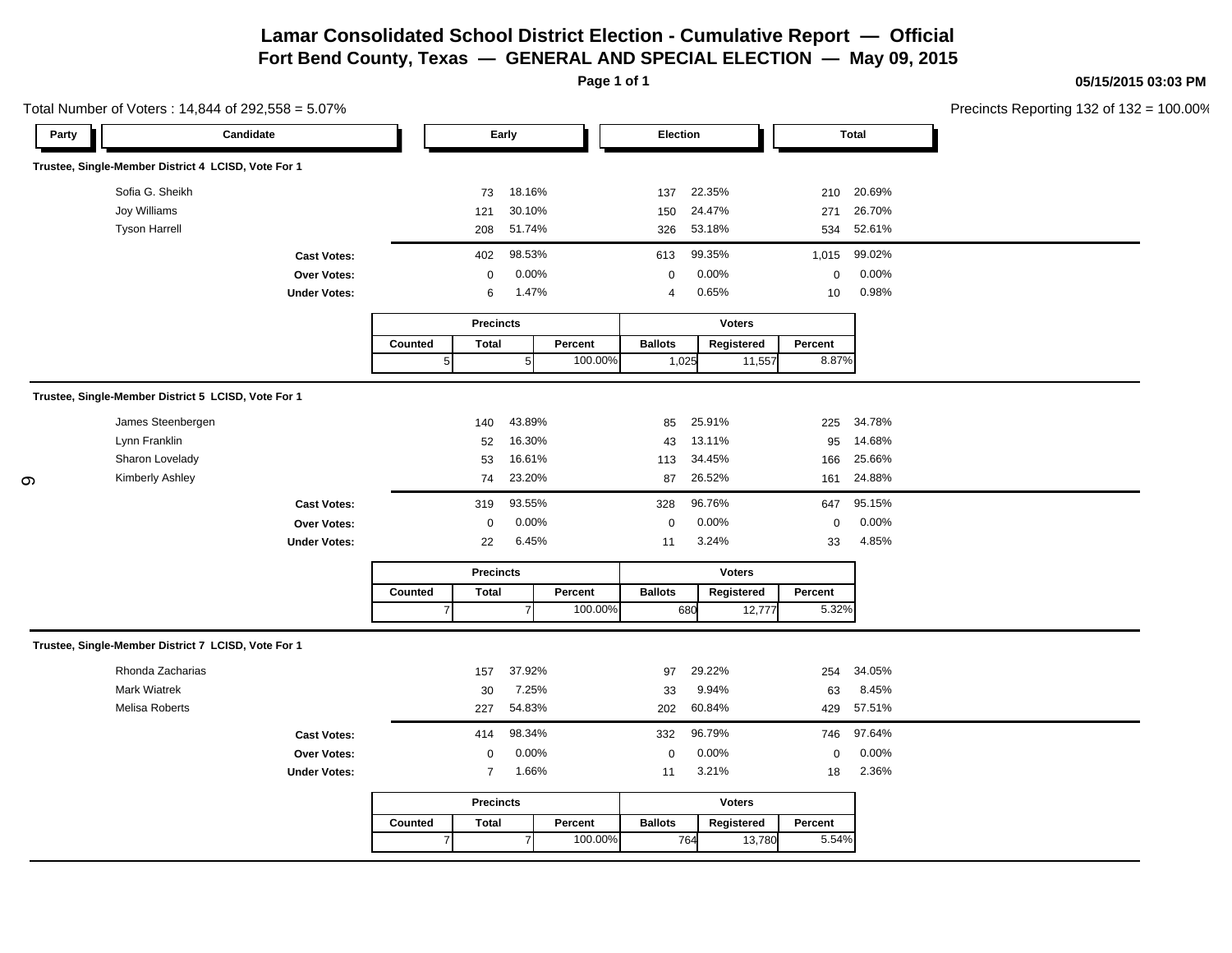## **Lamar Consolidated School District Election - Canvass Report — Total Voters — Official**

**Fort Bend County, Texas — GENERAL AND SPECIAL ELECTION — May 09, 2015**

**Page 1 of 3 05/15/2015 03:02 PM**

Ъ

Total Number of Voters : 14,844 of 292,558 = 5.07% Precincts Reporting 132 of 132 = 100.00%

|                 |                                 |                                           |                                        |                             | Trustee, Single-Member District 4 LCISD |               |                                 |             |       |  |
|-----------------|---------------------------------|-------------------------------------------|----------------------------------------|-----------------------------|-----------------------------------------|---------------|---------------------------------|-------------|-------|--|
| <b>Precinct</b> | Early<br><b>Ballots</b><br>Cast | <b>Election</b><br><b>Ballots</b><br>Cast | <b>Total</b><br><b>Ballots</b><br>Cast | Registered<br><b>Voters</b> | Percent<br>Turnout                      | Ϊķ<br>ပ<br>Ō, | n<br>Willia<br>∽<br>$\tilde{S}$ | 둖<br>∽<br>⊢ | otals |  |
| 1007            | 17                              | 21                                        | 38                                     | 885                         | 4.29%                                   | 3             | 13                              | 21          | 37    |  |
| 1085            | 40                              | 49                                        | 89                                     | 2940                        | 3.03%                                   | 16            | 18                              | 54          | 88    |  |
| 1087            | 89                              | 153                                       | 242                                    | 1672                        | 14.47%                                  | 76            | 69                              | 96          | 241   |  |
| 1120            | 127                             | 257                                       | 384                                    | 2937                        | 13.07%                                  | 70            | 95                              | 215         | 380   |  |
| 1128            | 135                             | 137                                       | 272                                    | 3123                        | 8.71%                                   | 45            | 76                              | 148         | 269   |  |
| <b>Totals</b>   | 408                             | 617                                       | 1025                                   | 11557                       |                                         | 210           | 271                             | 534         | 1015  |  |

 $\overline{\phantom{0}}$ 

 $\Gamma$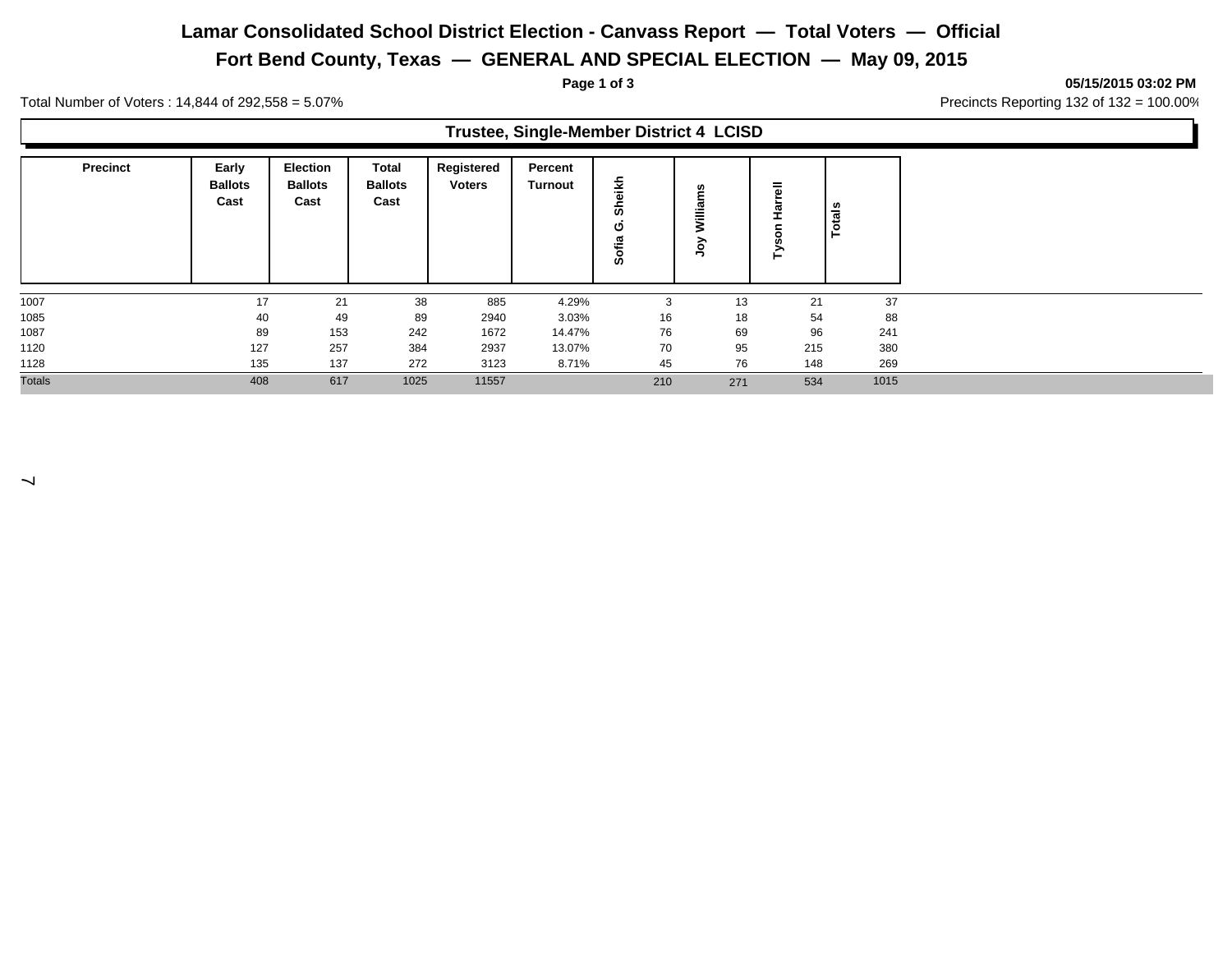## **Lamar Consolidated School District Election - Canvass Report — Total Voters — Official**

**Fort Bend County, Texas — GENERAL AND SPECIAL ELECTION — May 09, 2015**

**Page 2 of 3 05/15/2015 03:02 PM**

Total Number of Voters : 14,844 of 292,558 = 5.07% Precincts Reporting 132 of 132 = 100.00%

|               |                 |                                 |                                           |                                 |                             | <b>Trustee, Single-Member District 5 LCISD</b> |                              |             |                    |               |        |
|---------------|-----------------|---------------------------------|-------------------------------------------|---------------------------------|-----------------------------|------------------------------------------------|------------------------------|-------------|--------------------|---------------|--------|
|               | <b>Precinct</b> | Early<br><b>Ballots</b><br>Cast | <b>Election</b><br><b>Ballots</b><br>Cast | Total<br><b>Ballots</b><br>Cast | Registered<br><b>Voters</b> | Percent<br>Turnout                             | ළි,<br>James<br>enber<br>Ste | nklin<br>₹  | elady<br>န<br>Shar | welks<br>Kiml | Totals |
| 1001          |                 | 8                               | 3                                         | 11                              | 319                         | 3.45%                                          | 3                            | $\mathbf 0$ | 8                  | $\mathbf 0$   | 11     |
| 1007          |                 | 161                             | 116                                       | 277                             | 4822                        | 5.74%                                          | 165                          | 22          | 10                 | 54            | 251    |
| 1013          |                 |                                 | $\mathbf 0$                               | 3                               | 19                          | 15.79%                                         |                              | 0           | $\mathbf 0$        |               | 2      |
| 1018          |                 |                                 | 0                                         | 0                               | 8                           | 00.00%                                         | 0                            | 0           | 0                  | 0             | 0      |
| 1067          |                 | 86                              | 77                                        | 163                             | 2574                        | 6.33%                                          | 21                           | 63          |                    | 78            | 163    |
| 1074          |                 | 2                               |                                           | 3                               | 149                         | 2.01%                                          |                              | $\mathbf 0$ |                    | $\mathbf 0$   | 2      |
| 1076          |                 | 81                              | 142                                       | 223                             | 4886                        | 4.56%                                          | 34                           | 10          | 146                | 28            | 218    |
| <b>Totals</b> |                 | 341                             | 339                                       | 680                             | 12777                       |                                                | 225                          | 95          | 166                | 161           | 647    |
|               |                 |                                 |                                           |                                 |                             |                                                |                              |             |                    |               |        |

F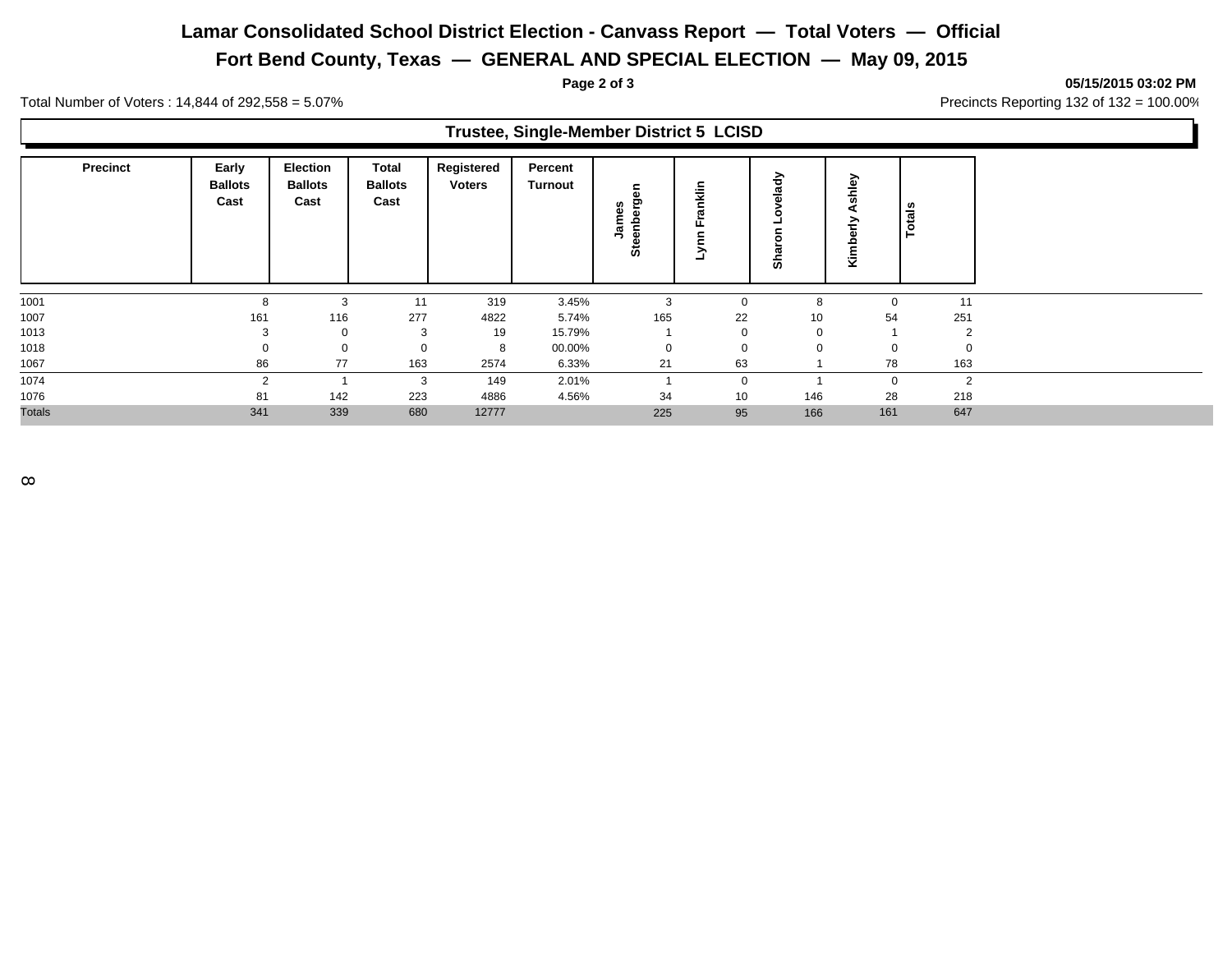## **Lamar Consolidated School District Election - Canvass Report — Total Voters — Official**

**Fort Bend County, Texas — GENERAL AND SPECIAL ELECTION — May 09, 2015**

**Page 3 of 3 05/15/2015 03:02 PM**

Total Number of Voters : 14,844 of 292,558 = 5.07% Contract 2000 Precincts Reporting 132 of 132 = 100.00%

#### **Trustee, Single-Member District 7 LCISD**

| <b>Precinct</b> | Early<br><b>Ballots</b><br>Cast | <b>Election</b><br><b>Ballots</b><br>Cast | Total<br><b>Ballots</b><br>Cast | Registered<br><b>Voters</b> | Percent<br><b>Turnout</b> | ທ<br>Rhonda<br>Zacharias | Wiatrek<br>Mark | ℒ<br>œ<br>Melis | Totals |
|-----------------|---------------------------------|-------------------------------------------|---------------------------------|-----------------------------|---------------------------|--------------------------|-----------------|-----------------|--------|
| 1054            | 3                               | 6                                         | 9                               | 114                         | 7.89%                     | 0                        |                 | <sub>5</sub>    | 6      |
| 3005            | 17                              | 5                                         | 22                              | 2710                        | 0.81%                     | 6                        |                 | 15              | 22     |
| 3006            | 361                             | 297                                       | 658                             | 4913                        | 13.39%                    | 216                      | 56              | 371             | 643    |
| 3019            | 24                              | 19                                        | 43                              | 989                         | 4.35%                     | 14                       | $\overline{2}$  | 27              | 43     |
| 3057            | 8                               | 9                                         | 17                              | 524                         | 3.24%                     | 10                       |                 | 6               | 17     |
| 3083            | $\mathcal{P}$                   | 4                                         | 6                               | 3107                        | 0.19%                     | $\overline{2}$           |                 |                 | 6      |
| 3095            |                                 | 3                                         | 9                               | 1423                        | 0.63%                     | 6                        | $\overline{2}$  |                 | 9      |
| <b>Totals</b>   | 421                             | 343                                       | 764                             | 13780                       |                           | 254                      | 63              | 429             | 746    |

 $\circ$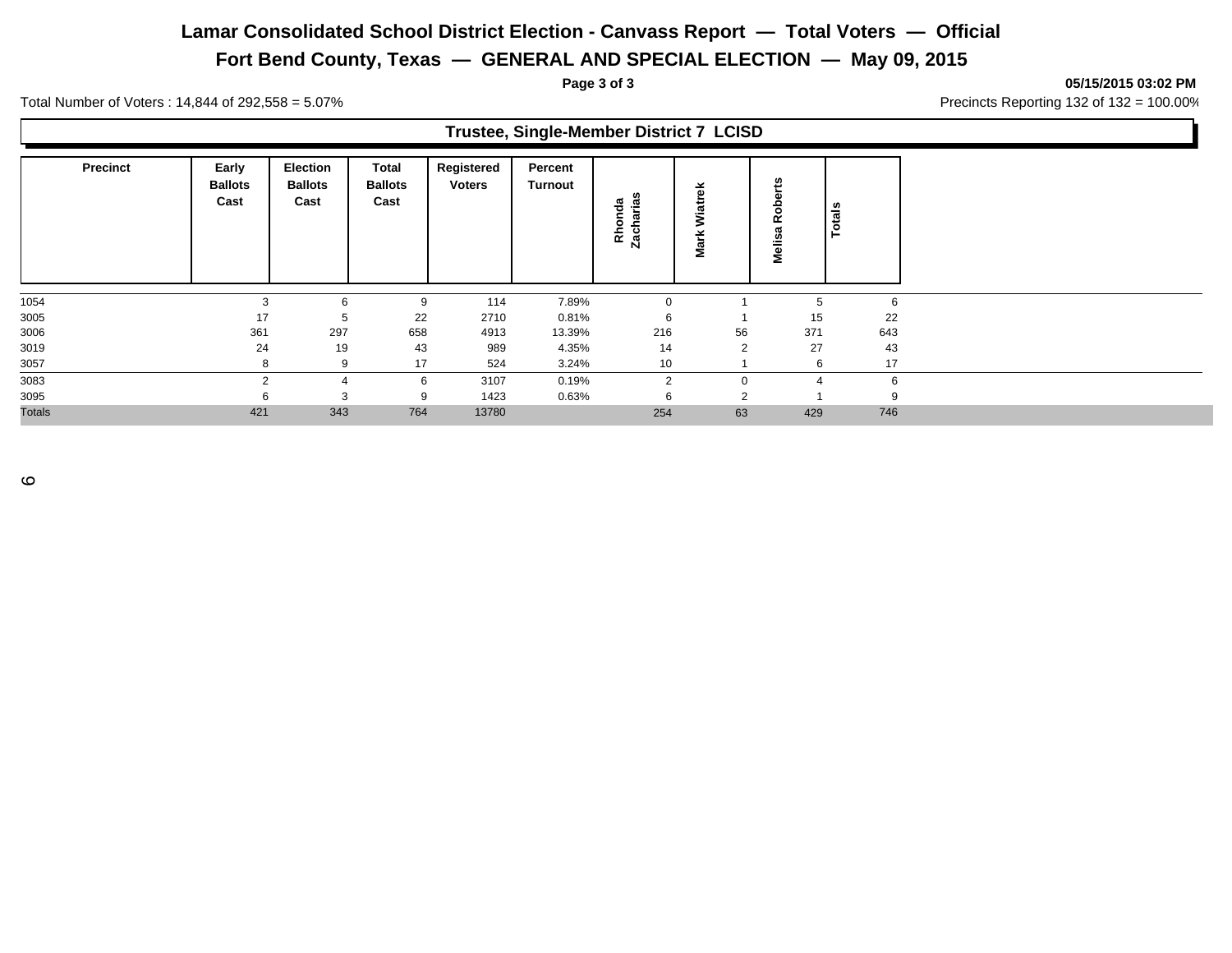**Page 1 of 18**

| Total Number of Voters: 14,844 of 292,558 = 5.07%   |                     |  |          |  |                 |  | Precincts Reporting 132 of $132 = 100.00\%$ |          |  |  |  |
|-----------------------------------------------------|---------------------|--|----------|--|-----------------|--|---------------------------------------------|----------|--|--|--|
| Party                                               | Candidate           |  | Early    |  | <b>Election</b> |  | <b>Total</b>                                |          |  |  |  |
| Precinct 1001 (Ballots Cast: 208)                   |                     |  |          |  |                 |  |                                             |          |  |  |  |
| Trustee, Single-Member District 5 LCISD, Vote For 1 |                     |  |          |  |                 |  |                                             |          |  |  |  |
| James Steenbergen                                   |                     |  | 25.00%   |  | 33.33%          |  | 3                                           | 27.27%   |  |  |  |
| Lynn Franklin                                       |                     |  | 0.00%    |  | 0.00%           |  |                                             | $0.00\%$ |  |  |  |
| Sharon Lovelady                                     |                     |  | 75.00%   |  | 66.67%          |  |                                             | 72.73%   |  |  |  |
| Kimberly Ashley                                     |                     |  | $0.00\%$ |  | $0.00\%$        |  | $\Omega$                                    | $0.00\%$ |  |  |  |
|                                                     | Cast Votes:         |  | 100.00%  |  | 100.00%<br>3    |  | 11                                          | 100.00%  |  |  |  |
|                                                     | <b>Over Votes:</b>  |  | $0.00\%$ |  | $0.00\%$        |  | 0                                           | 0.00%    |  |  |  |
|                                                     | <b>Under Votes:</b> |  | 0.00%    |  | 0.00%           |  | 0                                           | 0.00%    |  |  |  |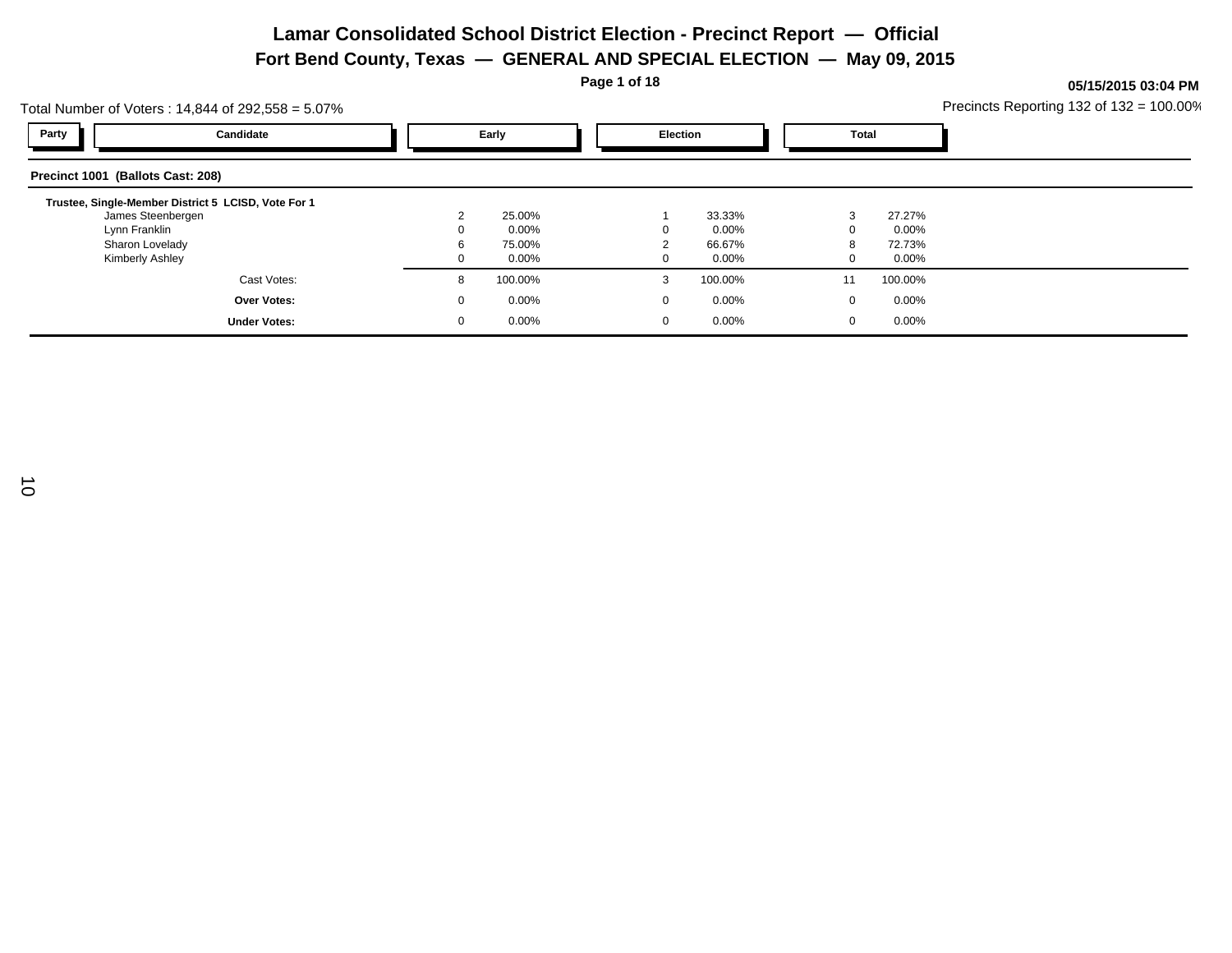**Page 2 of 18**

| otal Number of Voters: $14,844$ of $292,558 = 5.07\%$                                                                           |                 |                                    |                     |                                    |                       |                                    | Precincts Reporting 132 of $132 = 100.00\%$ |
|---------------------------------------------------------------------------------------------------------------------------------|-----------------|------------------------------------|---------------------|------------------------------------|-----------------------|------------------------------------|---------------------------------------------|
| Party<br>Candidate                                                                                                              |                 | Early                              | Election            |                                    | <b>Total</b>          |                                    |                                             |
| Precinct 1007 (Ballots Cast: 315)                                                                                               |                 |                                    |                     |                                    |                       |                                    |                                             |
| Trustee, Single-Member District 4 LCISD, Vote For 1<br>Sofia G. Sheikh<br>Joy Williams<br><b>Tyson Harrell</b>                  | 8<br>8          | 5.88%<br>47.06%<br>47.06%          | 2<br>5<br>13        | 10.00%<br>25.00%<br>65.00%         | 3<br>13<br>21         | 8.11%<br>35.14%<br>56.76%          |                                             |
| Cast Votes:                                                                                                                     | 17              | 100.00%                            | 20                  | 95.24%                             | 37                    | 97.37%                             |                                             |
| <b>Over Votes:</b>                                                                                                              | 0               | 0.00%                              | $\mathbf 0$         | $0.00\%$                           | $\mathbf 0$           | 0.00%                              |                                             |
| <b>Under Votes:</b>                                                                                                             | $\mathbf 0$     | $0.00\%$                           |                     | 4.76%                              |                       | 2.63%                              |                                             |
| Trustee, Single-Member District 5 LCISD, Vote For 1<br>James Steenbergen<br>Lynn Franklin<br>Sharon Lovelady<br>Kimberly Ashley | 102<br>12<br>23 | 70.83%<br>8.33%<br>4.86%<br>15.97% | 63<br>10<br>3<br>31 | 58.88%<br>9.35%<br>2.80%<br>28.97% | 165<br>22<br>10<br>54 | 65.74%<br>8.76%<br>3.98%<br>21.51% |                                             |
| Cast Votes:                                                                                                                     | 144             | 89.44%                             | 107                 | 92.24%                             | 251                   | 90.61%                             |                                             |
| <b>Over Votes:</b>                                                                                                              | 0               | $0.00\%$                           | $\mathbf 0$         | $0.00\%$                           | $\mathbf 0$           | 0.00%                              |                                             |
| <b>Under Votes:</b>                                                                                                             | 17              | 10.56%                             | 9                   | 7.76%                              | 26                    | 9.39%                              |                                             |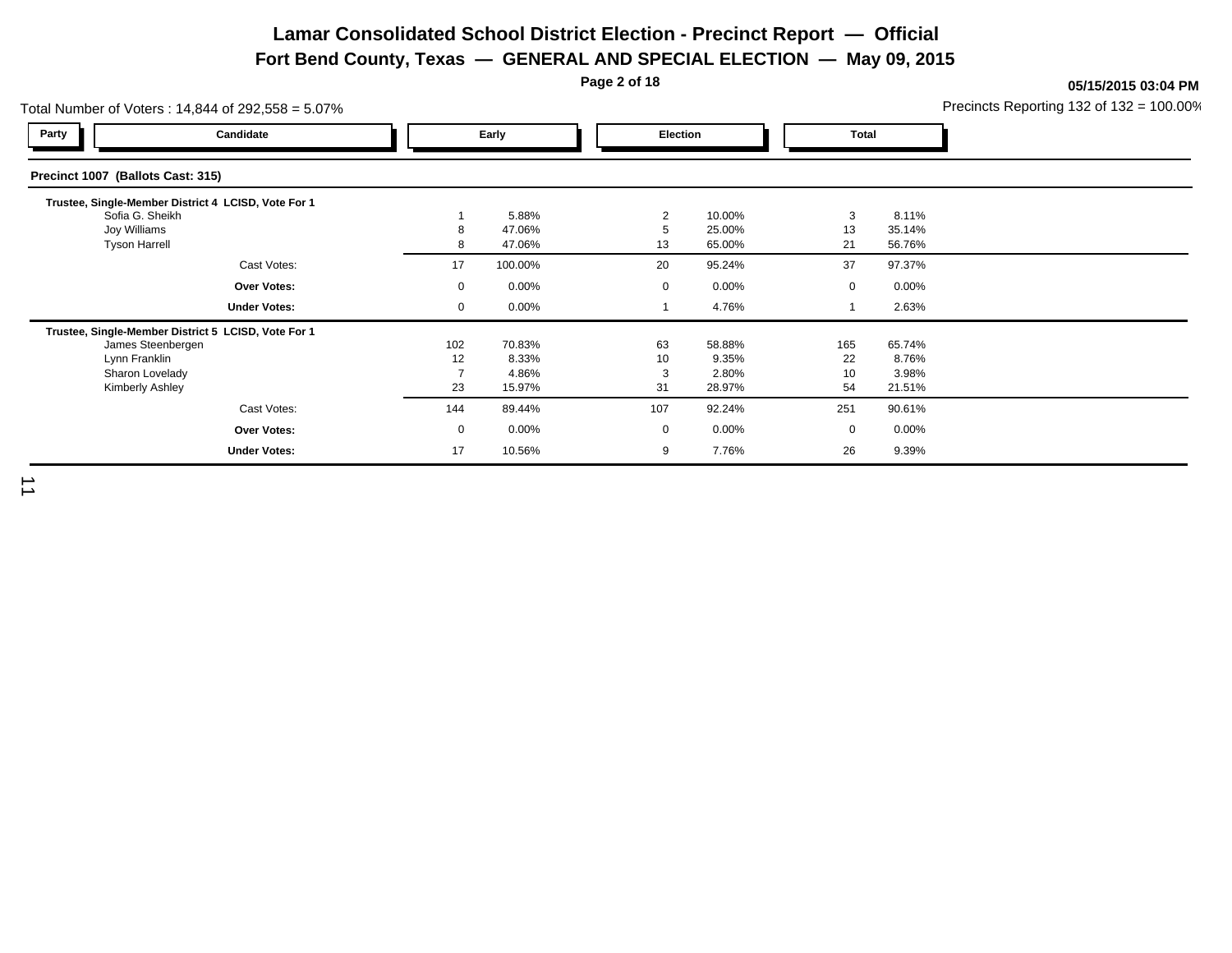**Page 3 of 18**

| Total Number of Voters: 14,844 of 292,558 = 5.07%   |       |          |  |                 |          |              |   |          | Precincts Reporting 132 of $132 = 100.00\%$ |  |  |  |
|-----------------------------------------------------|-------|----------|--|-----------------|----------|--------------|---|----------|---------------------------------------------|--|--|--|
| Party<br>Candidate                                  | Early |          |  | <b>Election</b> |          | <b>Total</b> |   |          |                                             |  |  |  |
| Precinct 1013 (Ballots Cast: 419)                   |       |          |  |                 |          |              |   |          |                                             |  |  |  |
| Trustee, Single-Member District 5 LCISD, Vote For 1 |       |          |  |                 |          |              |   |          |                                             |  |  |  |
| James Steenbergen                                   |       | 50.00%   |  |                 | 0.00%    |              |   | 50.00%   |                                             |  |  |  |
| Lynn Franklin                                       |       | 0.00%    |  |                 | $0.00\%$ |              | 0 | $0.00\%$ |                                             |  |  |  |
| Sharon Lovelady                                     |       | $0.00\%$ |  |                 | 0.00%    |              |   | 0.00%    |                                             |  |  |  |
| Kimberly Ashley                                     |       | 50.00%   |  |                 | $0.00\%$ |              |   | 50.00%   |                                             |  |  |  |
| Cast Votes:                                         |       | 66.67%   |  |                 | 0.00%    |              | 2 | 66.67%   |                                             |  |  |  |
| <b>Over Votes:</b>                                  |       | 0.00%    |  |                 | 0.00%    |              | 0 | $0.00\%$ |                                             |  |  |  |
| <b>Under Votes:</b>                                 |       | 33.33%   |  |                 | 0.00%    |              |   | 33.33%   |                                             |  |  |  |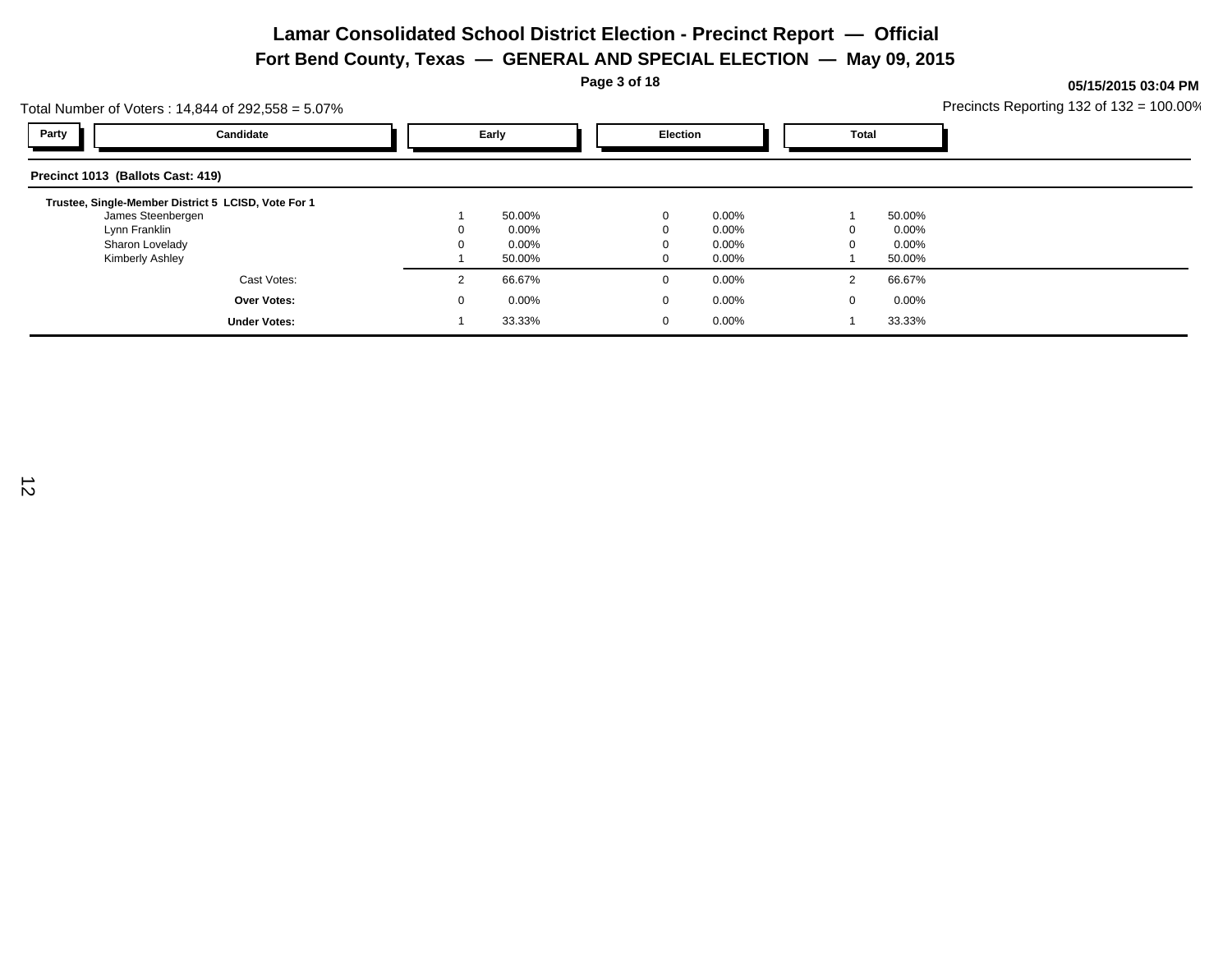**Page 4 of 18**

| Total Number of Voters: 14,844 of 292,558 = 5.07%   |                     |             |          |  |             |          |       |          | Precincts Reporting 132 of $132 = 100.00\%$ |
|-----------------------------------------------------|---------------------|-------------|----------|--|-------------|----------|-------|----------|---------------------------------------------|
| Party                                               | Candidate           |             | Early    |  | Election    |          | Total |          |                                             |
| Precinct 1018 (Ballots Cast: 74)                    |                     |             |          |  |             |          |       |          |                                             |
| Trustee, Single-Member District 5 LCISD, Vote For 1 |                     |             |          |  |             |          |       |          |                                             |
| James Steenbergen                                   |                     |             | $0.00\%$ |  | $\mathbf 0$ | $0.00\%$ | 0     | 0.00%    |                                             |
| Lynn Franklin                                       |                     |             | $0.00\%$ |  | $\Omega$    | $0.00\%$ |       | $0.00\%$ |                                             |
| Sharon Lovelady                                     |                     |             | $0.00\%$ |  | $\Omega$    | $0.00\%$ |       | $0.00\%$ |                                             |
| Kimberly Ashley                                     |                     |             | $0.00\%$ |  | 0           | $0.00\%$ | U     | 0.00%    |                                             |
|                                                     | Cast Votes:         | $\Omega$    | $0.00\%$ |  | $\mathbf 0$ | $0.00\%$ | 0     | 0.00%    |                                             |
|                                                     | <b>Over Votes:</b>  | $\mathbf 0$ | $0.00\%$ |  | 0           | $0.00\%$ | 0     | $0.00\%$ |                                             |
|                                                     | <b>Under Votes:</b> | 0           | $0.00\%$ |  | $\mathbf 0$ | $0.00\%$ | 0     | 0.00%    |                                             |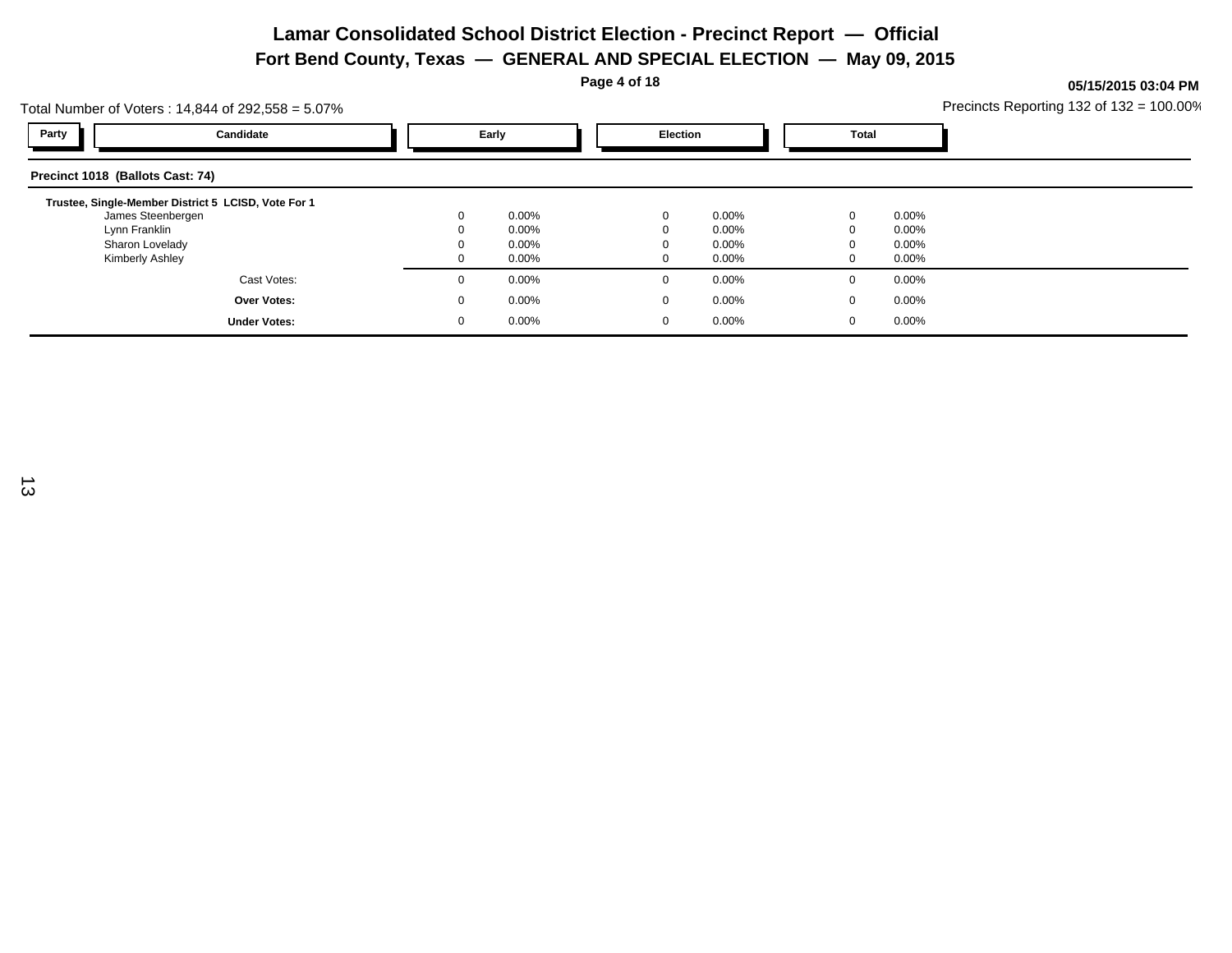**Page 5 of 18**

**05/15/2015 03:04 PM**

Total Number of Voters : 14,844 of 292,558 = 5.07% Precincts Reporting 132 of 132 = 100.00% **Party Candidate Early Election Total Precinct 1054 (Ballots Cast: 19) Trustee, Single-Member District 7 LCISD, Vote For 1** Rhonda Zacharias 0 0.00% 0 0.00% 0 0.00% Mark Wiatrek 1 33.33% 0 0.00% 1 16.67% Melisa Roberts 2 66.67% 3 100.00% 5 83.33% Cast Votes: 3 100.00% 3 50.00% 6 66.67% **Over Votes: Under Votes:** 0 0.00% 0 0.00%  $0.00\%$  3 50.00% 3 33.33% 0 0.00% 3 3 50.00%  $0.00\%$  0.00% 0.00%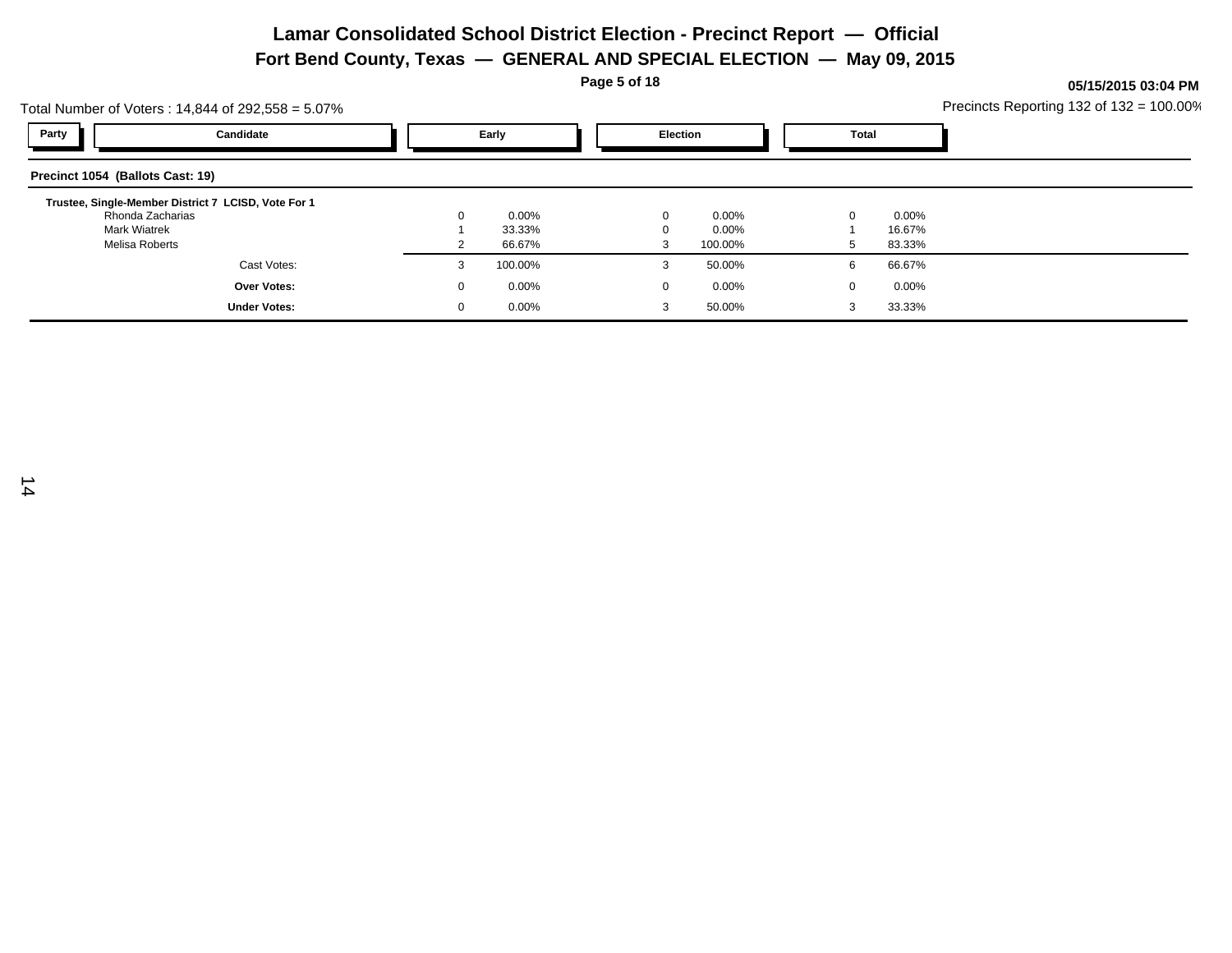**Page 6 of 18**

| Total Number of Voters: 14,844 of 292,558 = 5.07%   |       |          |    |                 |  |              |         | Precincts Reporting 132 of $132 = 100.00\%$ |  |  |
|-----------------------------------------------------|-------|----------|----|-----------------|--|--------------|---------|---------------------------------------------|--|--|
| Party<br>Candidate                                  | Early |          |    | <b>Election</b> |  | <b>Total</b> |         |                                             |  |  |
| Precinct 1067 (Ballots Cast: 163)                   |       |          |    |                 |  |              |         |                                             |  |  |
| Trustee, Single-Member District 5 LCISD, Vote For 1 |       |          |    |                 |  |              |         |                                             |  |  |
| James Steenbergen                                   | 12    | 13.95%   |    | 11.69%          |  | 21           | 12.88%  |                                             |  |  |
| Lynn Franklin                                       | 33    | 38.37%   | 30 | 38.96%          |  | 63           | 38.65%  |                                             |  |  |
| Sharon Lovelady                                     |       | $0.00\%$ |    | 1.30%           |  |              | 0.61%   |                                             |  |  |
| Kimberly Ashley                                     | 41    | 47.67%   | 37 | 48.05%          |  | 78           | 47.85%  |                                             |  |  |
| Cast Votes:                                         | 86    | 100.00%  | 77 | 100.00%         |  | 163          | 100.00% |                                             |  |  |
| Over Votes:                                         |       | 0.00%    |    | 0.00%           |  | 0            | 0.00%   |                                             |  |  |
| <b>Under Votes:</b>                                 |       | 0.00%    |    | 0.00%           |  | 0            | 0.00%   |                                             |  |  |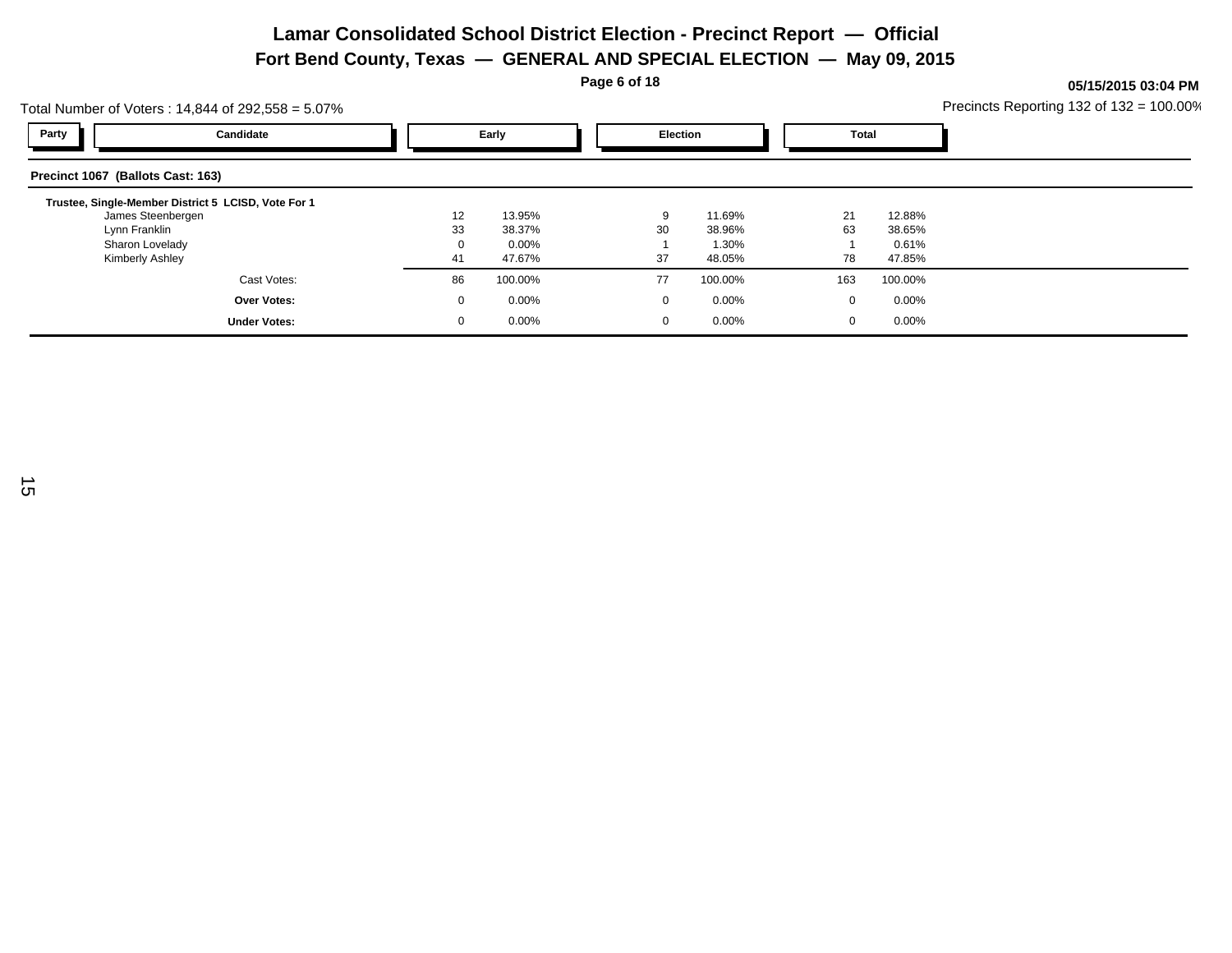**Page 7 of 18**

|                                   | Total Number of Voters: 14,844 of 292,558 = 5.07%   |              |          |  |              |          |              |          | Precincts Reporting 132 of 132 = 100.00% |
|-----------------------------------|-----------------------------------------------------|--------------|----------|--|--------------|----------|--------------|----------|------------------------------------------|
| Party                             | Candidate                                           |              | Early    |  | Election     |          | <b>Total</b> |          |                                          |
| Precinct 1074 (Ballots Cast: 274) |                                                     |              |          |  |              |          |              |          |                                          |
|                                   | Trustee, Single-Member District 5 LCISD, Vote For 1 |              |          |  |              |          |              |          |                                          |
|                                   | James Steenbergen                                   |              | 50.00%   |  | $\mathbf{0}$ | $0.00\%$ |              | 50.00%   |                                          |
| Lynn Franklin                     |                                                     |              | $0.00\%$ |  | $\Omega$     | $0.00\%$ |              | 0.00%    |                                          |
| Sharon Lovelady                   |                                                     |              | 50.00%   |  | $\Omega$     | $0.00\%$ |              | 50.00%   |                                          |
| Kimberly Ashley                   |                                                     |              | $0.00\%$ |  | $\mathbf{0}$ | $0.00\%$ | 0            | $0.00\%$ |                                          |
|                                   | Cast Votes:                                         | 2            | 100.00%  |  | $\mathbf{0}$ | $0.00\%$ | 2            | 66.67%   |                                          |
|                                   | <b>Over Votes:</b>                                  | $\mathbf{0}$ | $0.00\%$ |  | 0            | $0.00\%$ | 0            | 0.00%    |                                          |
|                                   | <b>Under Votes:</b>                                 | -0           | $0.00\%$ |  |              | 100.00%  |              | 33.33%   |                                          |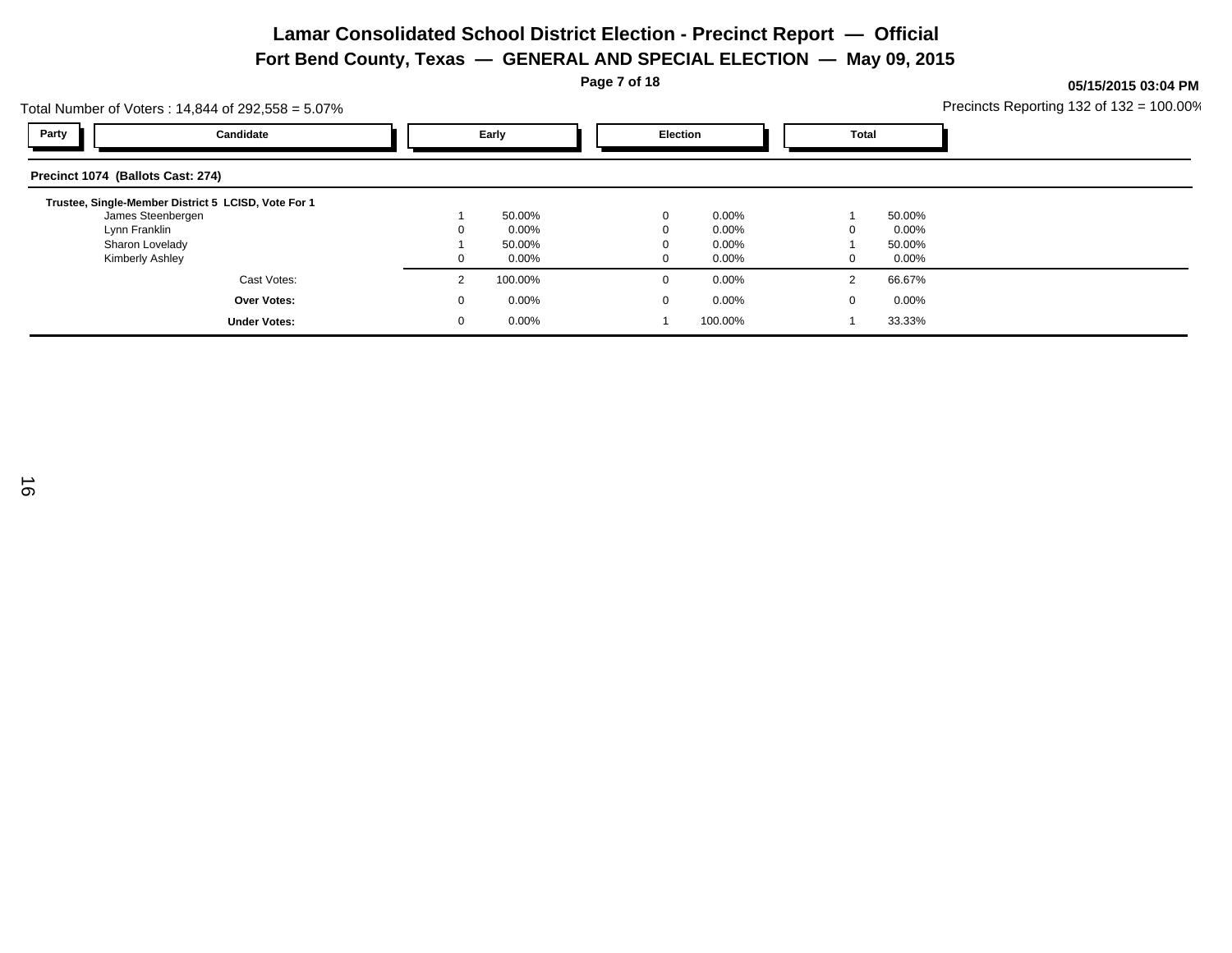**Page 8 of 18**

|                                   | Total Number of Voters: 14,844 of 292,558 = 5.07%   |    |        |  |                 |        |  |              |        | Precincts Reporting 132 of $132 = 100.00\%$ |  |  |  |
|-----------------------------------|-----------------------------------------------------|----|--------|--|-----------------|--------|--|--------------|--------|---------------------------------------------|--|--|--|
| Party                             | Candidate                                           |    | Early  |  | <b>Election</b> |        |  | <b>Total</b> |        |                                             |  |  |  |
| Precinct 1076 (Ballots Cast: 233) |                                                     |    |        |  |                 |        |  |              |        |                                             |  |  |  |
|                                   | Trustee, Single-Member District 5 LCISD, Vote For 1 |    |        |  |                 |        |  |              |        |                                             |  |  |  |
| James Steenbergen                 |                                                     | 22 | 28.57% |  | 12              | 8.51%  |  | 34           | 15.60% |                                             |  |  |  |
| Lynn Franklin                     |                                                     |    | 9.09%  |  |                 | 2.13%  |  | 10           | 4.59%  |                                             |  |  |  |
| Sharon Lovelady                   |                                                     | 39 | 50.65% |  | 107             | 75.89% |  | 146          | 66.97% |                                             |  |  |  |
| Kimberly Ashley                   |                                                     |    | 11.69% |  | 19              | 13.48% |  | 28           | 12.84% |                                             |  |  |  |
|                                   | Cast Votes:                                         | 77 | 95.06% |  | 141             | 99.30% |  | 218          | 97.76% |                                             |  |  |  |
|                                   | Over Votes:                                         |    | 0.00%  |  | $\Omega$        | 0.00%  |  | $\mathbf{0}$ | 0.00%  |                                             |  |  |  |
|                                   | <b>Under Votes:</b>                                 |    | 4.94%  |  |                 | 0.70%  |  |              | 2.24%  |                                             |  |  |  |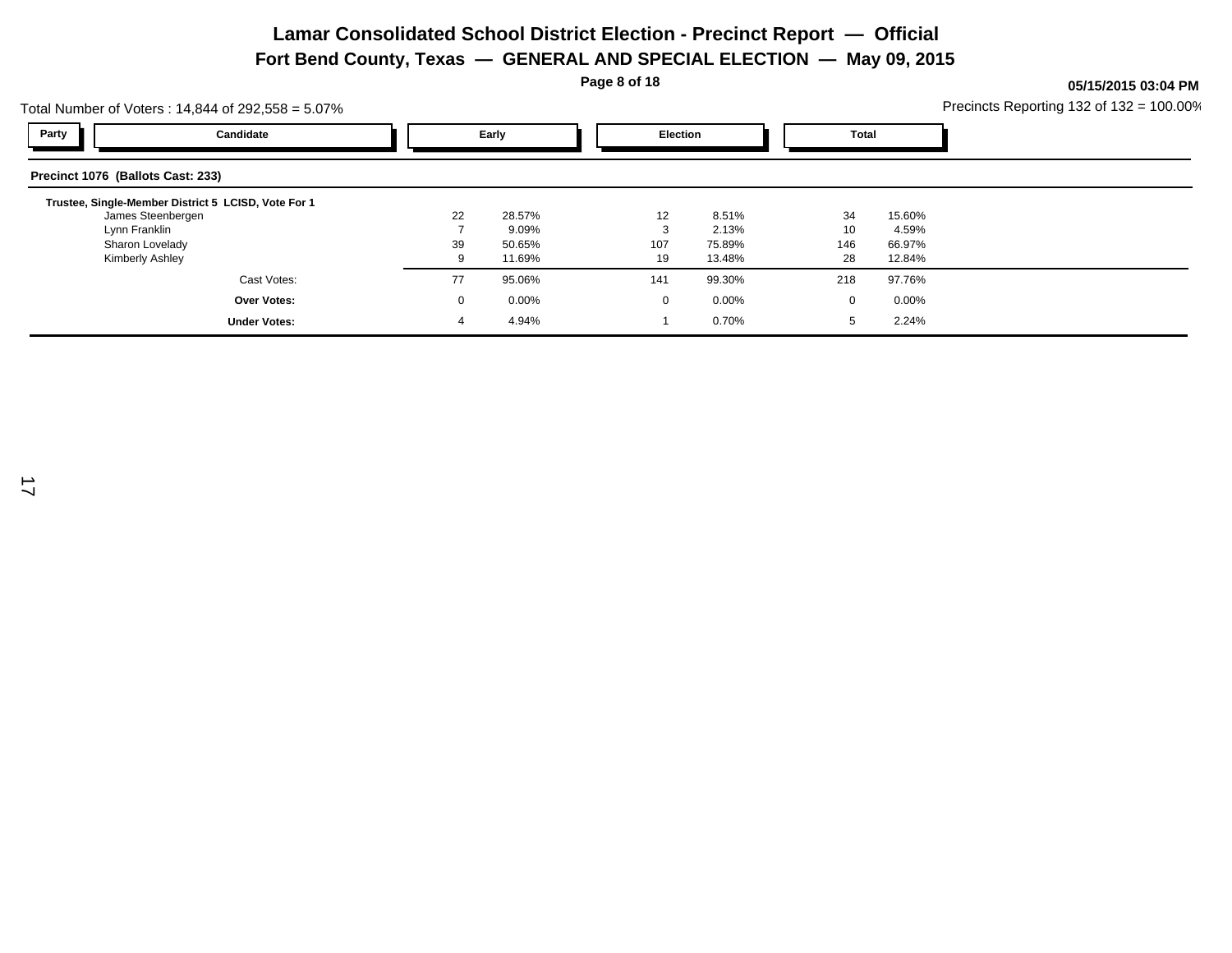**Page 9 of 18**

**05/15/2015 03:04 PM**

Total Number of Voters : 14,844 of 292,558 = 5.07% Precincts Reporting 132 of 132 = 100.00% **Party Candidate Early Election Total Precinct 1085 (Ballots Cast: 89) Trustee, Single-Member District 4 LCISD, Vote For 1** Sofia G. Sheikh 7 17.95% 9 18.37% 16 18.18% Joy Williams 10 25.64% 8 16.33% 18 20.45% Tyson Harrell 22 56.41% 32 65.31% 54 61.36% Cast Votes: 39 97.50% 49 100.00% 88 98.88% **Over Votes: Under Votes:** 0 0.00% 1 2.50%  $2.50\%$  0 0.00% 1 1.12% 0 0.00% 0 0.00% 1 1.12%  $0.00\%$  0.00% 0.00%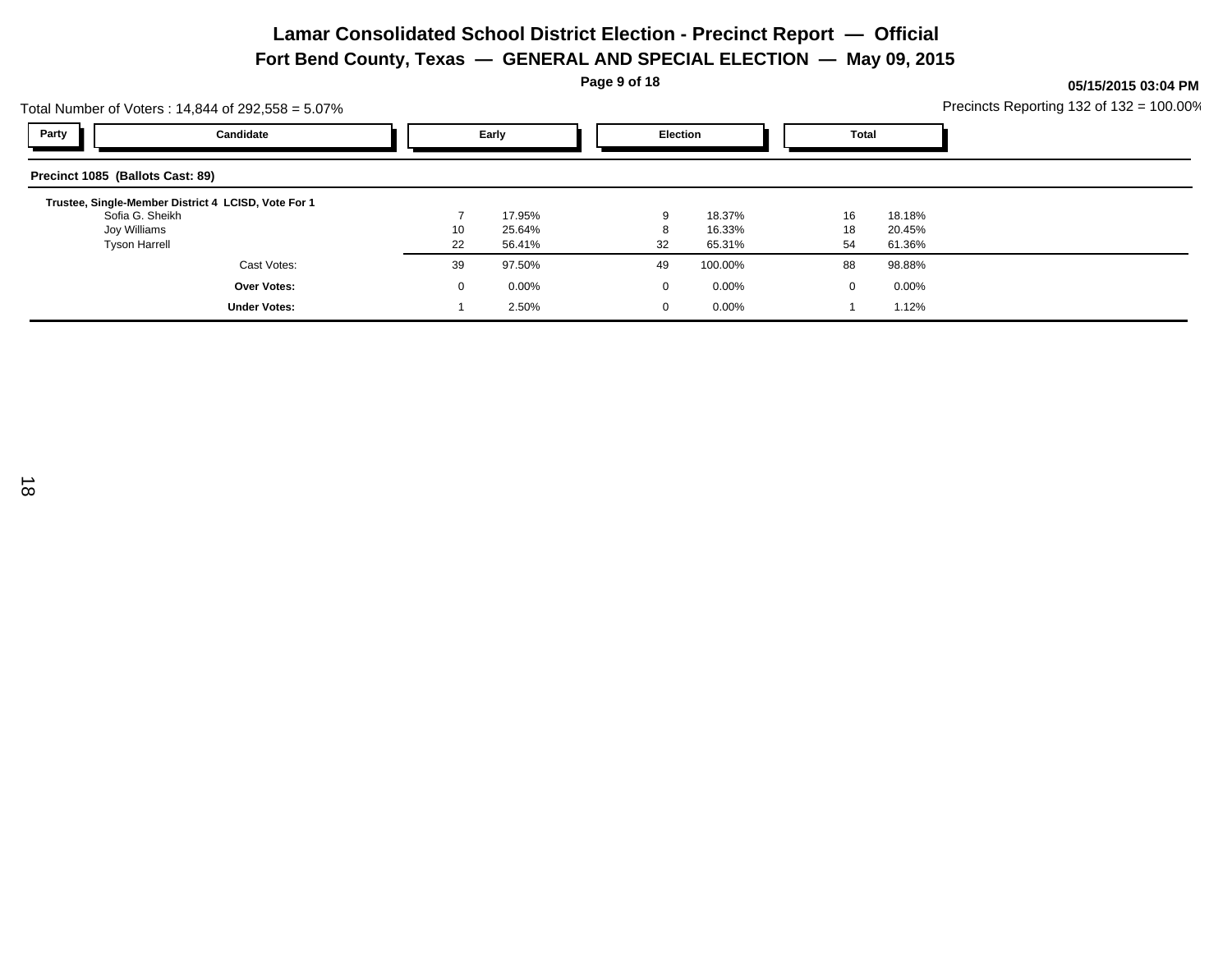**Page 10 of 18**

**05/15/2015 03:04 PM** Precincts Reporting 132 of 132 = 100.00%

| Total Number of Voters: 14,844 of 292,558 = 5.07%   |    |                       |              |          |               | Precincts Reporting 132 of $132 = 100.00\%$ |
|-----------------------------------------------------|----|-----------------------|--------------|----------|---------------|---------------------------------------------|
| Party<br>Candidate                                  |    | Early                 |              | Election | Total         |                                             |
| Precinct 1087 (Ballots Cast: 242)                   |    |                       |              |          |               |                                             |
| Trustee, Single-Member District 4 LCISD, Vote For 1 |    |                       |              |          |               |                                             |
| Sofia G. Sheikh                                     | 26 | 29.55%                | 50           | 32.68%   | 76<br>31.54%  |                                             |
| Joy Williams                                        | 25 | 28.41%                | 44           | 28.76%   | 69            | 28.63%                                      |
| <b>Tyson Harrell</b>                                | 37 | 42.05%                | 59           | 38.56%   | 96<br>39.83%  |                                             |
| Cast Votes:                                         | 88 | 98.88%                | 153          | 100.00%  | 241<br>99.59% |                                             |
| Over Votes:                                         |    | 0.00%<br>$\mathbf{0}$ | $\mathbf{0}$ | $0.00\%$ | $\mathbf{0}$  | $0.00\%$                                    |
| <b>Under Votes:</b>                                 |    | 1.12%                 | $\mathbf{0}$ | 0.00%    |               | 0.41%                                       |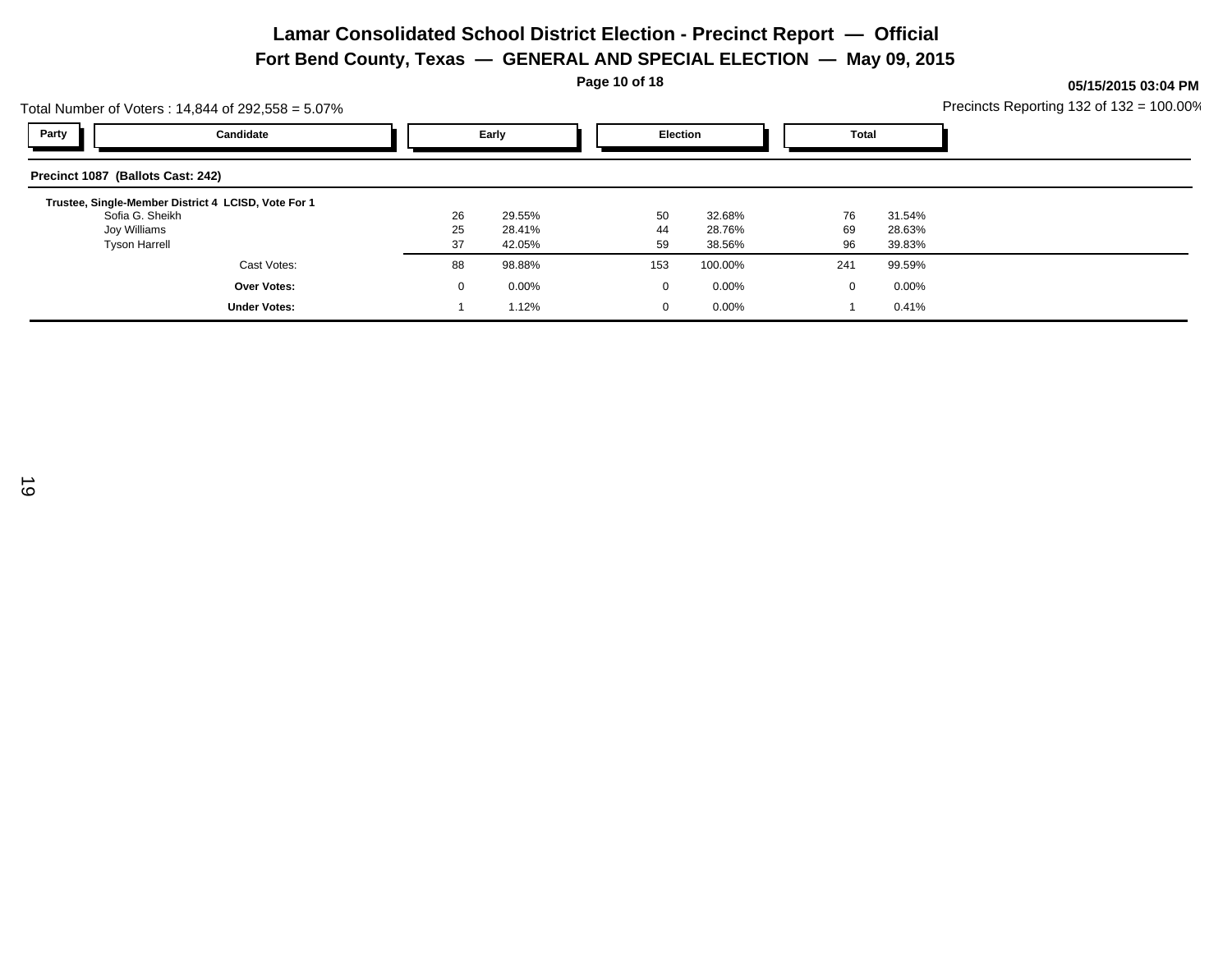**Page 11 of 18**

| Total Number of Voters: 14,844 of 292,558 = 5.07%   | Precincts Reporting 132 of $132 = 100.00\%$ |              |          |                |                 |     |        |  |
|-----------------------------------------------------|---------------------------------------------|--------------|----------|----------------|-----------------|-----|--------|--|
| Party                                               | Candidate                                   |              | Early    |                | <b>Election</b> |     | Total  |  |
| Precinct 1120 (Ballots Cast: 384)                   |                                             |              |          |                |                 |     |        |  |
| Trustee, Single-Member District 4 LCISD, Vote For 1 |                                             |              |          |                |                 |     |        |  |
| Sofia G. Sheikh                                     |                                             | 18           | 14.40%   | 52             | 20.39%          | 70  | 18.42% |  |
| Joy Williams                                        |                                             | 38           | 30.40%   | 57             | 22.35%          | 95  | 25.00% |  |
| <b>Tyson Harrell</b>                                |                                             | 69           | 55.20%   | 146            | 57.25%          | 215 | 56.58% |  |
|                                                     | Cast Votes:                                 | 125          | 98.43%   | 255            | 99.22%          | 380 | 98.96% |  |
|                                                     | <b>Over Votes:</b>                          | $\mathbf{0}$ | $0.00\%$ | 0              | $0.00\%$        | 0   | 0.00%  |  |
|                                                     | <b>Under Votes:</b>                         |              | 1.57%    | $\overline{2}$ | 0.78%           | 4   | 1.04%  |  |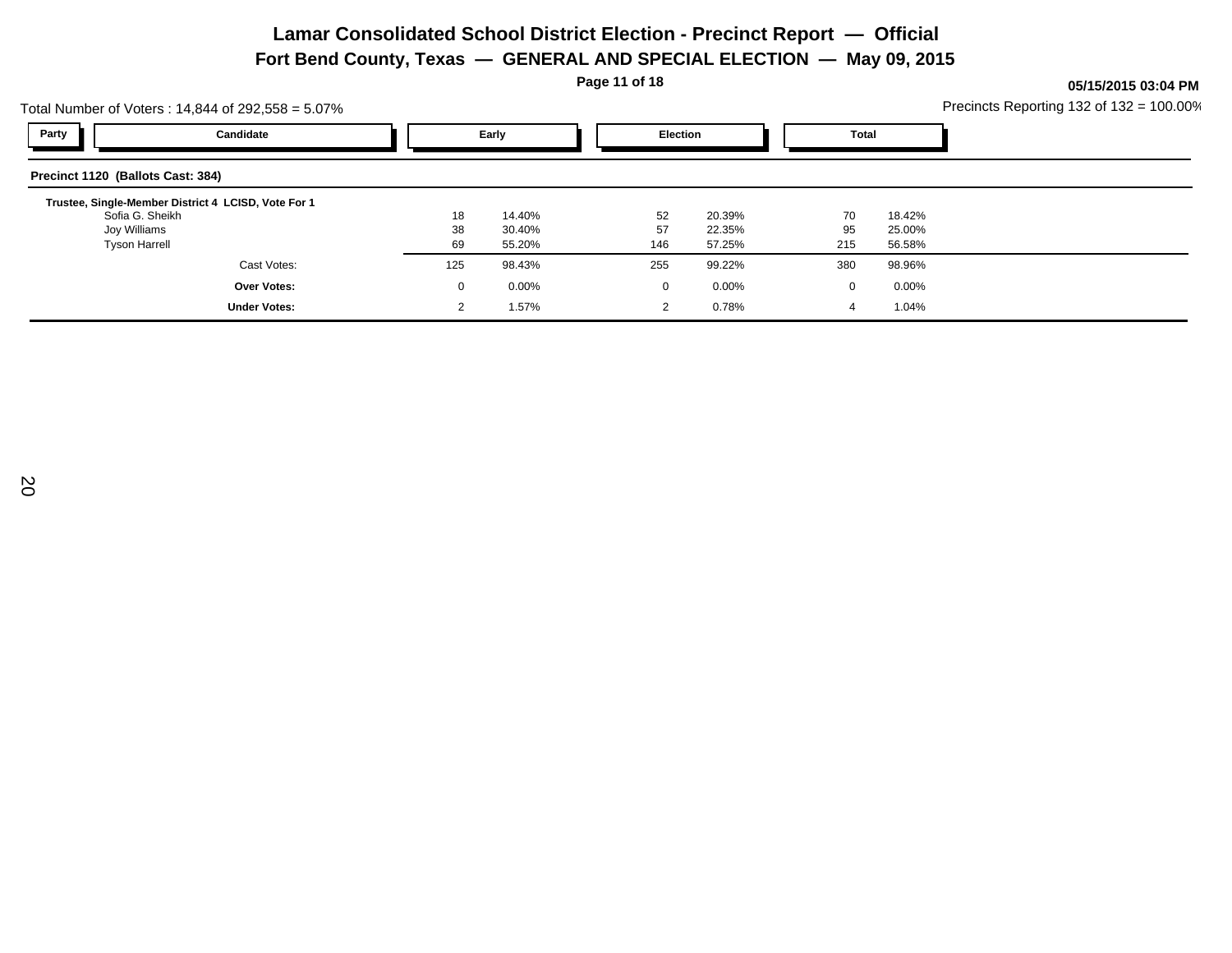**Page 12 of 18**

| Total Number of Voters: 14,844 of 292,558 = 5.07% | Precincts Reporting 132 of $132 = 100.00\%$         |              |          |     |                 |     |        |  |
|---------------------------------------------------|-----------------------------------------------------|--------------|----------|-----|-----------------|-----|--------|--|
| Party                                             | Candidate                                           |              | Early    |     | <b>Election</b> |     | Total  |  |
| Precinct 1128 (Ballots Cast: 272)                 |                                                     |              |          |     |                 |     |        |  |
|                                                   | Trustee, Single-Member District 4 LCISD, Vote For 1 |              |          |     |                 |     |        |  |
| Sofia G. Sheikh                                   |                                                     | 21           | 15.79%   | 24  | 17.65%          | 45  | 16.73% |  |
| Joy Williams                                      |                                                     | 40           | 30.08%   | 36  | 26.47%          | 76  | 28.25% |  |
| <b>Tyson Harrell</b>                              |                                                     | 72           | 54.14%   | 76  | 55.88%          | 148 | 55.02% |  |
|                                                   | Cast Votes:                                         | 133          | 98.52%   | 136 | 99.27%          | 269 | 98.90% |  |
|                                                   | <b>Over Votes:</b>                                  | $\mathbf{0}$ | $0.00\%$ |     | $0.00\%$<br>0   | 0   | 0.00%  |  |
|                                                   | <b>Under Votes:</b>                                 |              | 1.48%    |     | 0.73%           | 3   | 1.10%  |  |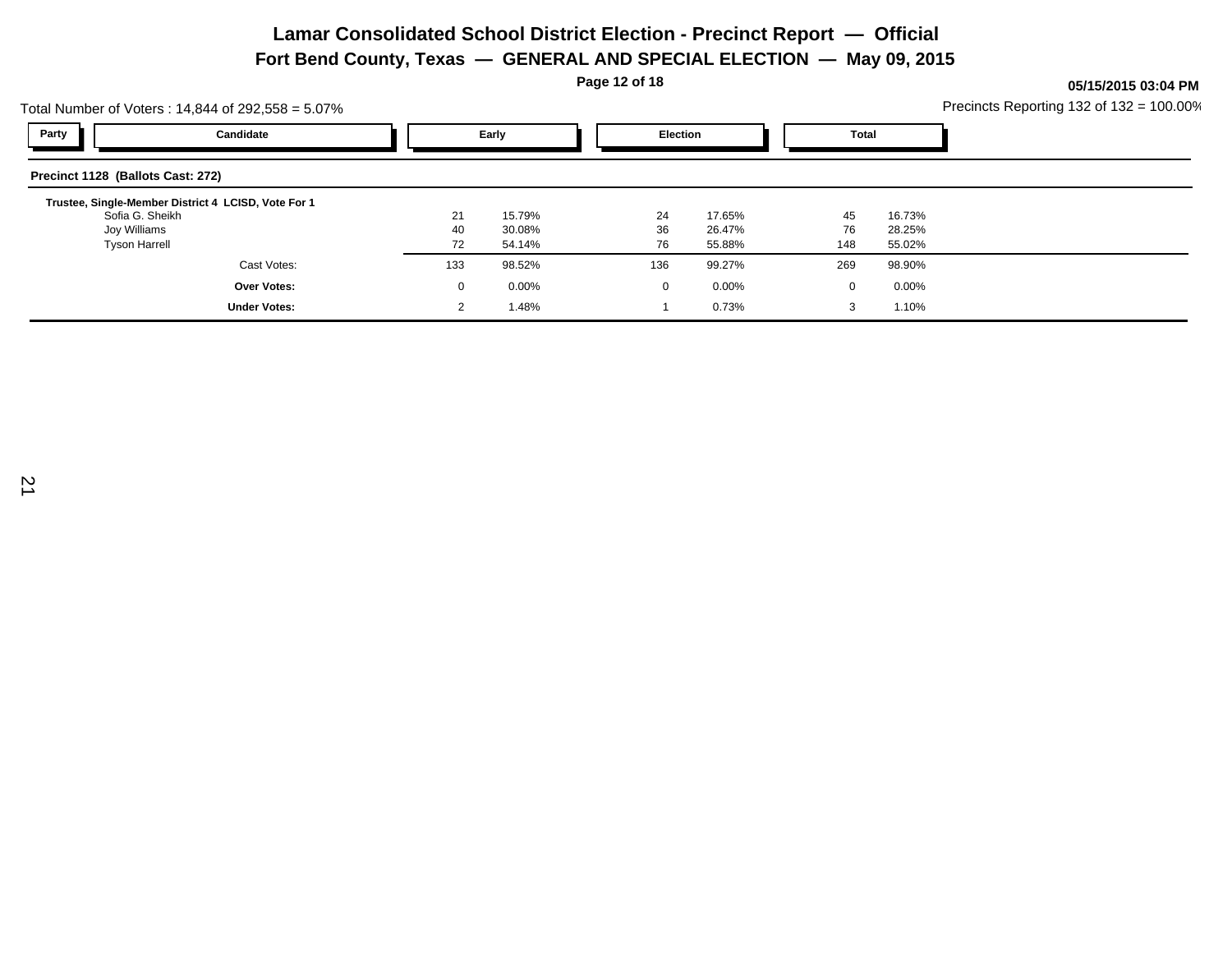**Page 13 of 18**

**05/15/2015 03:04 PM**

Total Number of Voters : 14,844 of 292,558 = 5.07% Precincts Reporting 132 of 132 = 100.00% **Party Candidate Early Election Total Precinct 3005 (Ballots Cast: 22) Trustee, Single-Member District 7 LCISD, Vote For 1** Rhonda Zacharias 4 23.53% 2 40.00% 6 27.27% Mark Wiatrek 1 5.88% 0 0.00% 1 4.55% Melisa Roberts 12 70.59% 3 60.00% 15 68.18% Cast Votes: 17 100.00% 5 100.00% 22 100.00% **Over Votes: Under Votes:** 0 0.00% 0 0.00%  $0.00\%$  0.00% 0.00% 0.00% 0.00% 0.00% 0.00% 0.00% 0.00% 0.00% 0.00% 0.00% 0.00% 0.00% 0.00% 0.00% 0.00% 0.00% 0.00% 0.00% 0.00% 0.00% 0.00% 0.00% 0.00% 0.00% 0.00% 0.00% 0.00% 0.00% 0.00% 0.00% 0.00% 0.00% 0.00% 0.00% 0. 0 0.00% 0 0 0.00%  $0.00\%$  0.00% 0.00%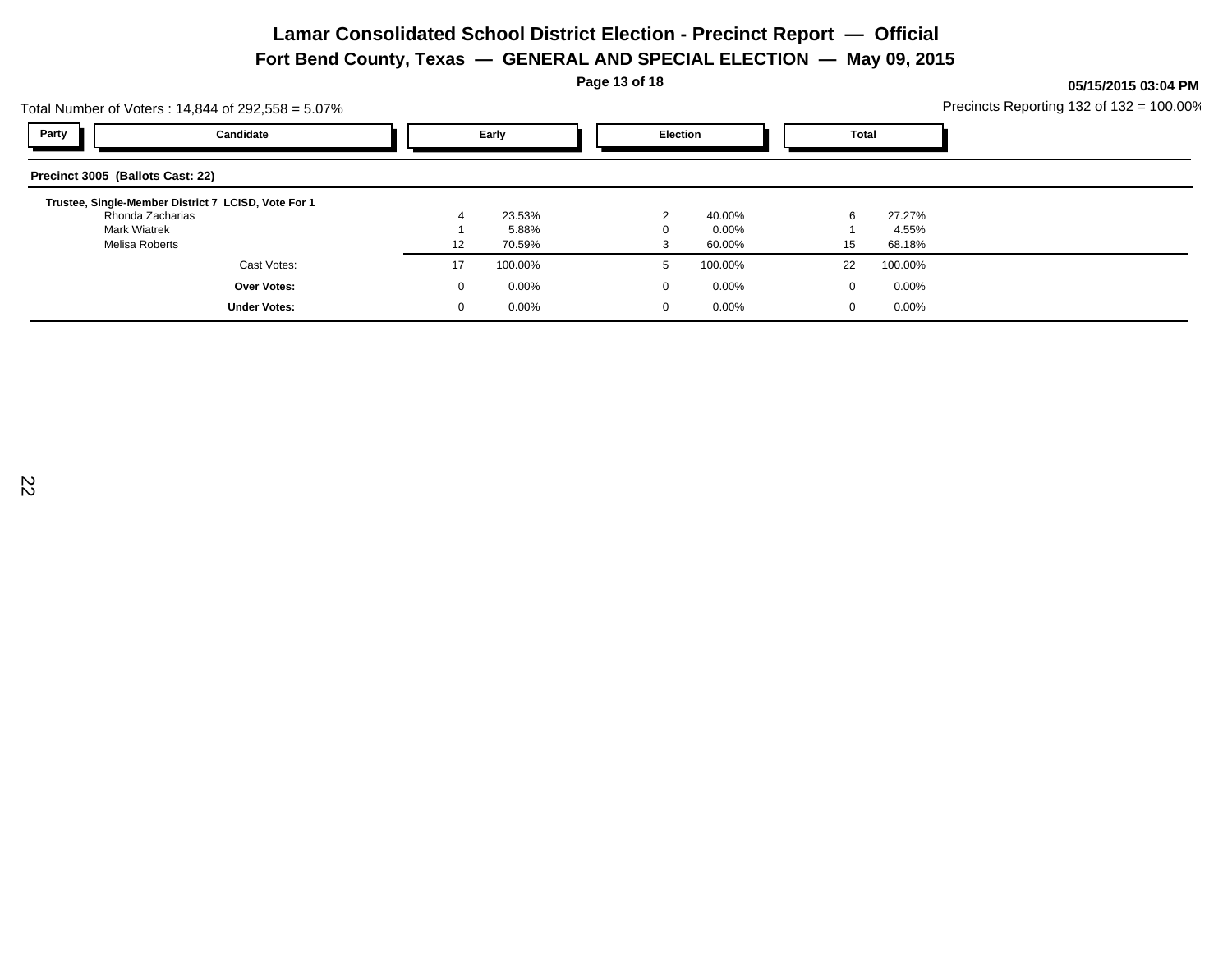**Page 14 of 18**

| Total Number of Voters: 14,844 of 292,558 = 5.07%                       | Precincts Reporting 132 of $132 = 100.00\%$ |                 |              |                  |           |                 |  |
|-------------------------------------------------------------------------|---------------------------------------------|-----------------|--------------|------------------|-----------|-----------------|--|
| Party<br>Candidate                                                      |                                             | Early           |              | <b>Election</b>  |           | Total           |  |
| Precinct 3006 (Ballots Cast: 937)                                       |                                             |                 |              |                  |           |                 |  |
| Trustee, Single-Member District 7 LCISD, Vote For 1<br>Rhonda Zacharias | 133                                         | 37.57%          | 83           | 28.72%           | 216       | 33.59%          |  |
| <b>Mark Wiatrek</b><br>Melisa Roberts                                   | 27<br>194                                   | 7.63%<br>54.80% | 29<br>177    | 10.03%<br>61.25% | 56<br>371 | 8.71%<br>57.70% |  |
| Cast Votes:                                                             | 354                                         | 98.06%          | 289          | 97.31%           | 643       | 97.72%          |  |
| <b>Over Votes:</b>                                                      | 0                                           | $0.00\%$        | $\mathbf{0}$ | $0.00\%$         | 0         | 0.00%           |  |
| <b>Under Votes:</b>                                                     |                                             | 1.94%           | 8            | 2.69%            | 15        | 2.28%           |  |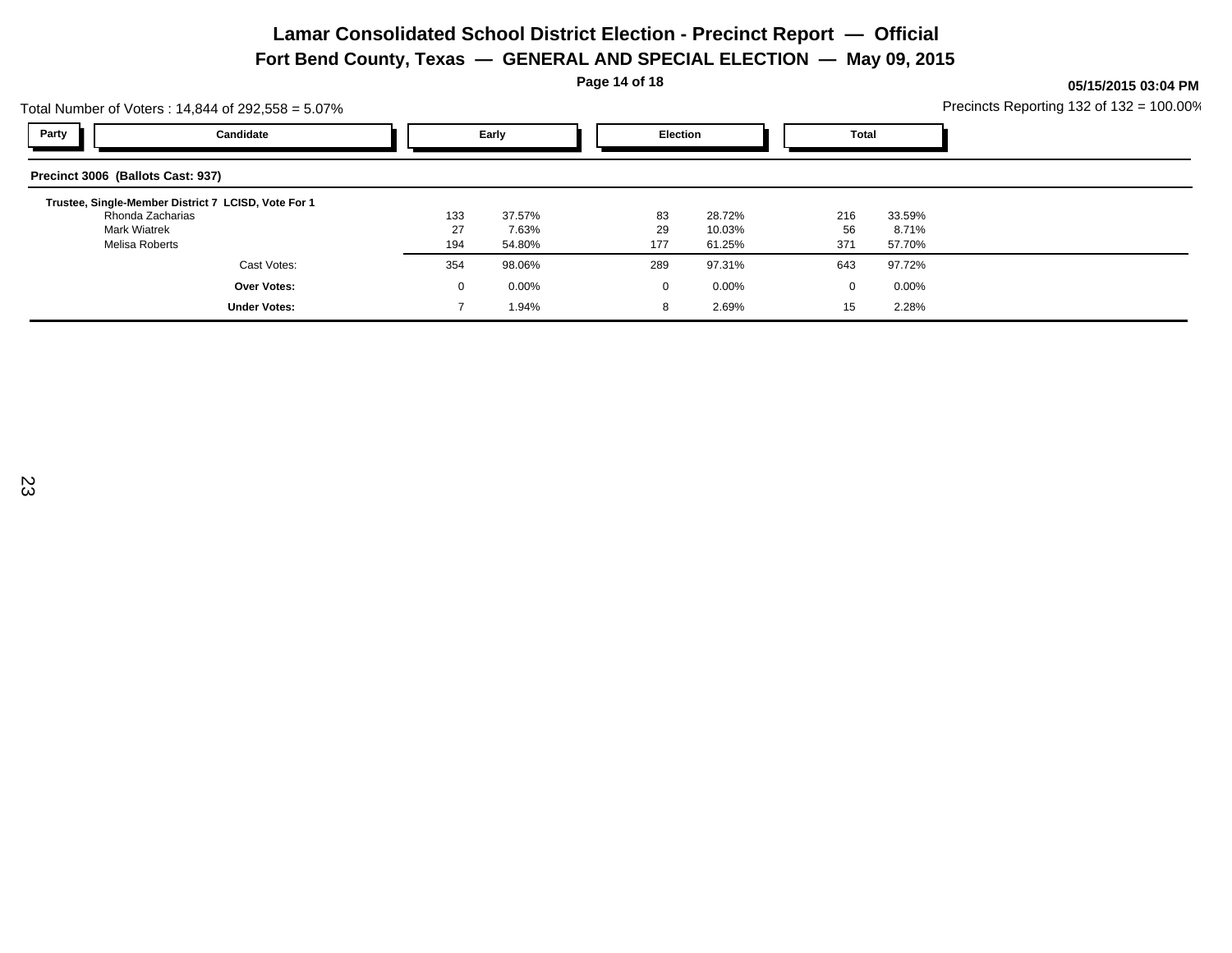**Page 15 of 18**

**05/15/2015 03:04 PM**

Total Number of Voters : 14,844 of 292,558 = 5.07% Precincts Reporting 132 of 132 = 100.00% **Party Candidate Early Election Total Precinct 3019 (Ballots Cast: 43) Trustee, Single-Member District 7 LCISD, Vote For 1** Rhonda Zacharias 9 37.50% 5 26.32% 14 32.56% Mark Wiatrek 0 0.00% 2 10.53% 2 4.65% Melisa Roberts 15 62.50% 12 63.16% 27 62.79% Cast Votes: 24 100.00% 19 100.00% 43 100.00% **Over Votes: Under Votes:** 0 0.00% 0 0.00%  $0.00\%$  0.00% 0.00% 0.00% 0.00% 0.00% 0.00% 0.00% 0.00% 0.00% 0.00% 0.00% 0.00% 0.00% 0.00% 0.00% 0.00% 0.00% 0.00% 0.00% 0.00% 0.00% 0.00% 0.00% 0.00% 0.00% 0.00% 0.00% 0.00% 0.00% 0.00% 0.00% 0.00% 0.00% 0.00% 0.00% 0. 0 0.00% 0 0 0.00%  $0.00\%$  0.00% 0.00%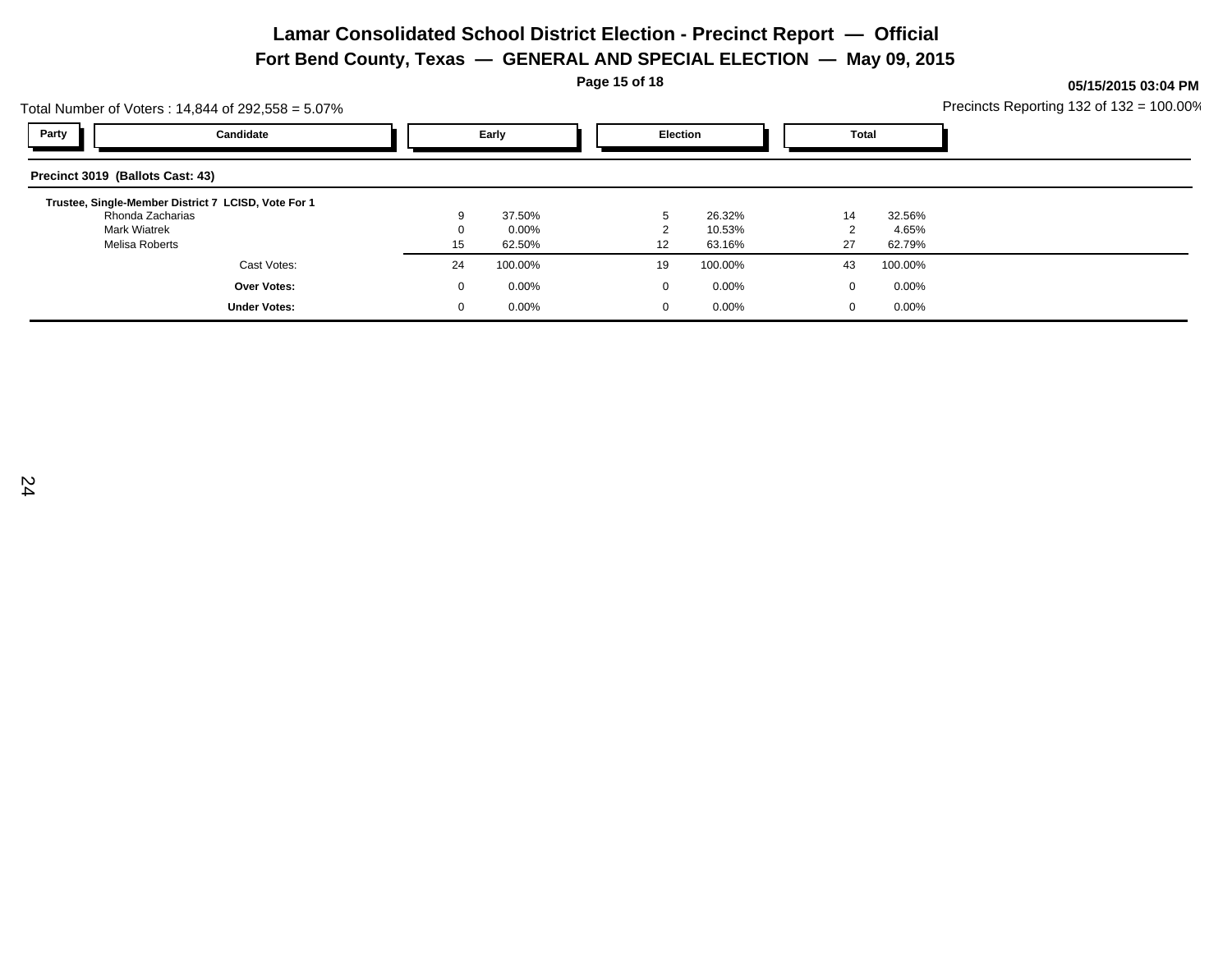**Page 16 of 18**

**05/15/2015 03:04 PM**

Total Number of Voters : 14,844 of 292,558 = 5.07% Precincts Reporting 132 of 132 = 100.00% **Party Candidate Early Election Total Precinct 3057 (Ballots Cast: 17) Trustee, Single-Member District 7 LCISD, Vote For 1** Rhonda Zacharias 6 75.00% 4 44.44% 10 58.82% Mark Wiatrek 1 12.50% 0 0.00% 1 5.88% Melisa Roberts 1 12.50% 5 55.56% 6 35.29% Cast Votes: 8 100.00% 9 100.00% 17 100.00% **Over Votes: Under Votes:** 0 0.00% 0 0.00%  $0.00\%$  0.00% 0.00% 0.00% 0.00% 0.00% 0.00% 0.00% 0.00% 0.00% 0.00% 0.00% 0.00% 0.00% 0.00% 0.00% 0.00% 0.00% 0.00% 0.00% 0.00% 0.00% 0.00% 0.00% 0.00% 0.00% 0.00% 0.00% 0.00% 0.00% 0.00% 0.00% 0.00% 0.00% 0.00% 0.00% 0. 0 0.00% 0 0 0.00%  $0.00\%$  0.00% 0.00%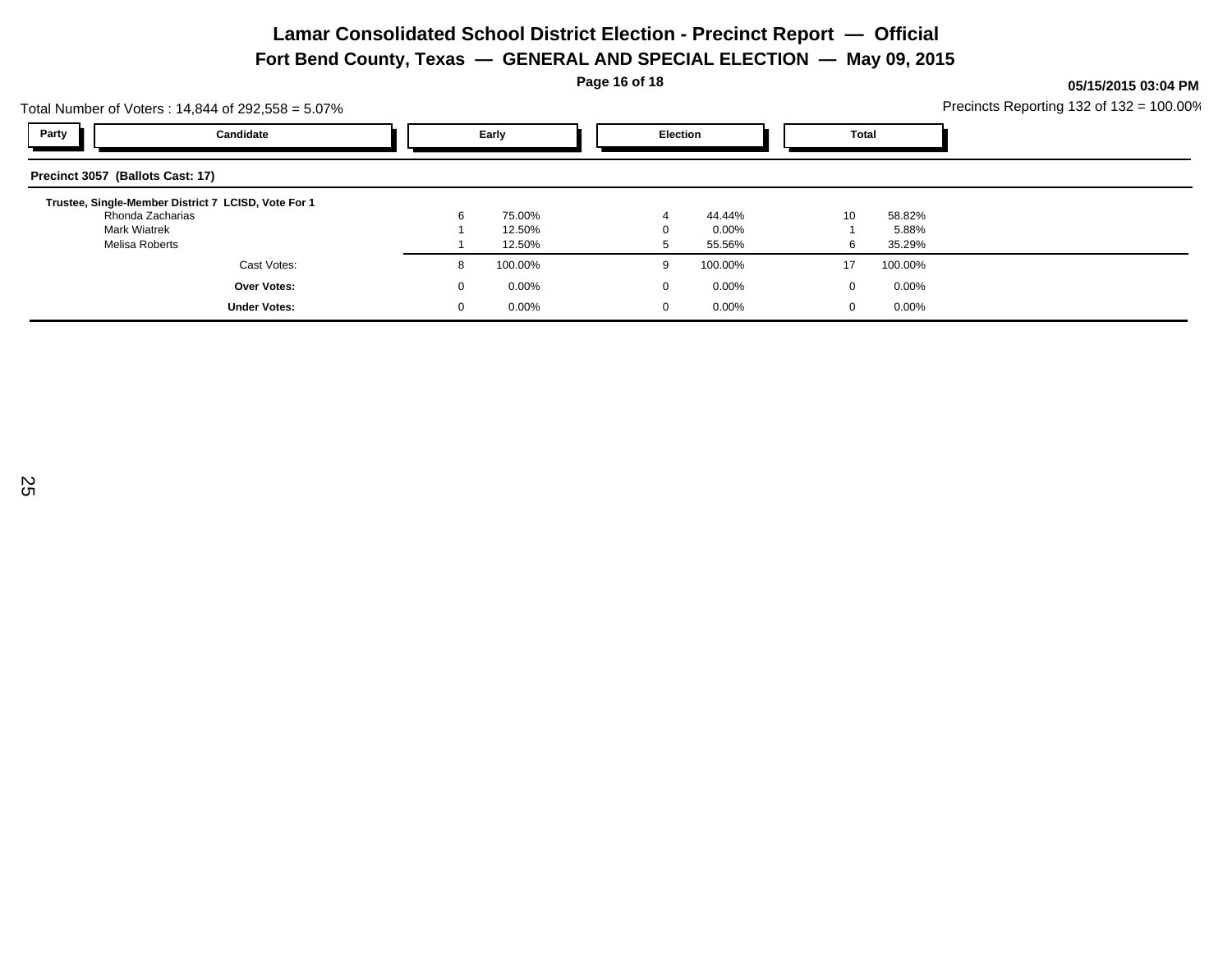**Page 17 of 18**

0 0.00%

Total Number of Voters : 14,844 of 292,558 = 5.07% Precincts Reporting 132 of 132 = 100.00% **Party Candidate Early Election Total Precinct 3083 (Ballots Cast: 11) Trustee, Single-Member District 7 LCISD, Vote For 1** Rhonda Zacharias 0 0.00% 2 50.00% 2 33.33% Mark Wiatrek 0 0.00% 0 0.00% 0 0.00% Melisa Roberts 2 100.00% 2 50.00% 4 66.67% Cast Votes: 2 100.00% 4 100.00% 6 100.00% **Over Votes:** 0 0.00% 0 0.00%  $0.00\%$  0.00% 0.00%

 $0.00\%$  0.00% 0.00% 0.00% 0.00% 0.00% 0.00% 0.00% 0.00% 0.00% 0.00% 0.00% 0.00% 0.00% 0.00% 0.00% 0.00% 0.00% 0.00% 0.00% 0.00% 0.00% 0.00% 0.00% 0.00% 0.00% 0.00% 0.00% 0.00% 0.00% 0.00% 0.00% 0.00% 0.00% 0.00% 0.00% 0.

0 0 0.00%

**05/15/2015 03:04 PM**

**Under Votes:**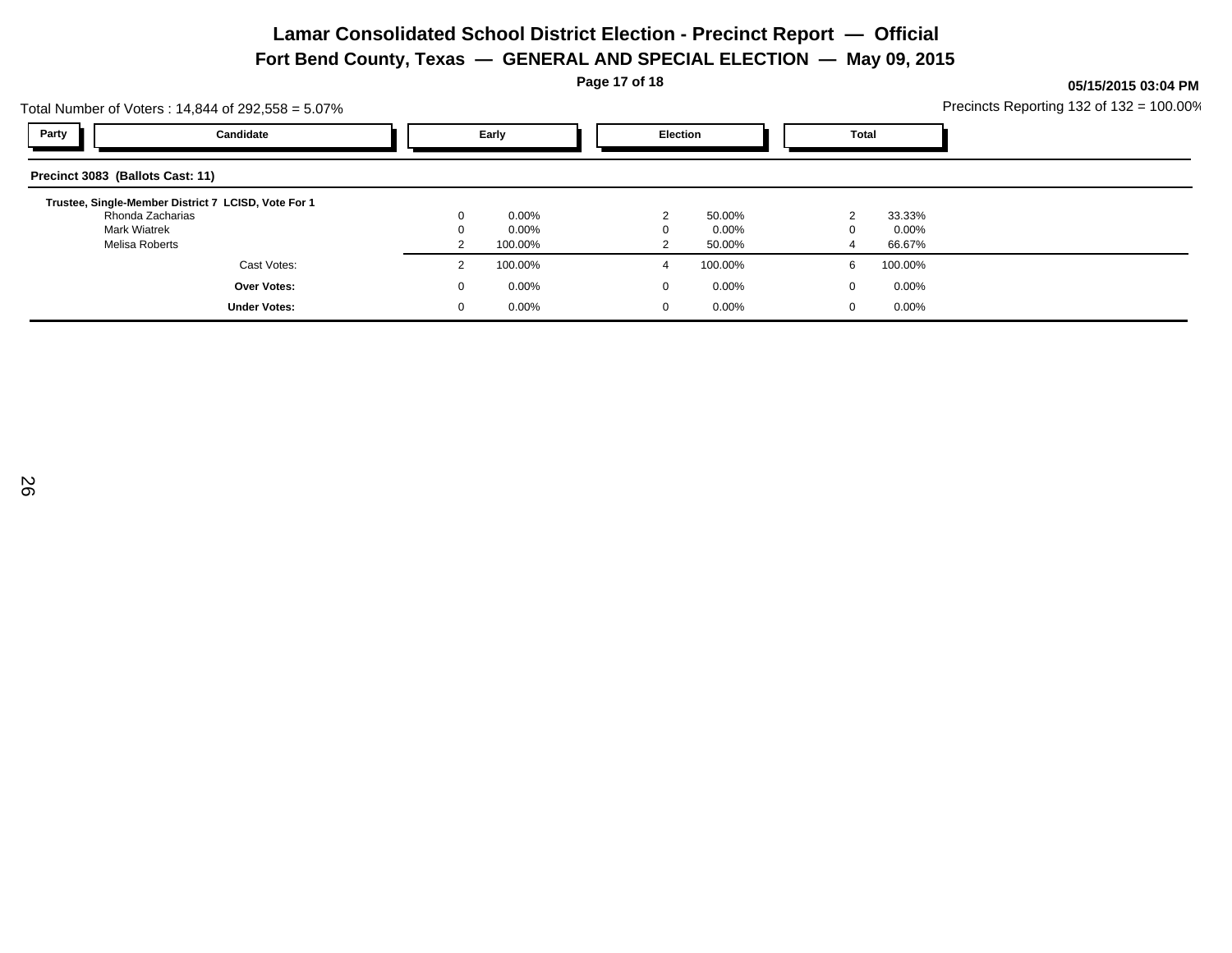**Page 18 of 18**

**05/15/2015 03:04 PM**

Total Number of Voters : 14,844 of 292,558 = 5.07% Precincts Reporting 132 of 132 = 100.00% **Party Candidate Early Election Total Precinct 3095 (Ballots Cast: 9) Trustee, Single-Member District 7 LCISD, Vote For 1** Rhonda Zacharias 5 83.33% 1 33.33% 6 66.67% Mark Wiatrek 0 0.00% 2 66.67% 2 22.22% Melisa Roberts 1 16.67% 0 0.00% 1 11.11% 1 Cast Votes: 6 100.00% 3 100.00% 9 100.00% **Over Votes: Under Votes:** 0 0.00% 0 0.00%  $0.00\%$  0.00% 0.00% 0.00% 0.00% 0.00% 0.00% 0.00% 0.00% 0.00% 0.00% 0.00% 0.00% 0.00% 0.00% 0.00% 0.00% 0.00% 0.00% 0.00% 0.00% 0.00% 0.00% 0.00% 0.00% 0.00% 0.00% 0.00% 0.00% 0.00% 0.00% 0.00% 0.00% 0.00% 0.00% 0.00% 0. 0 0.00% 0 0 0.00%  $0.00\%$  0.00% 0.00%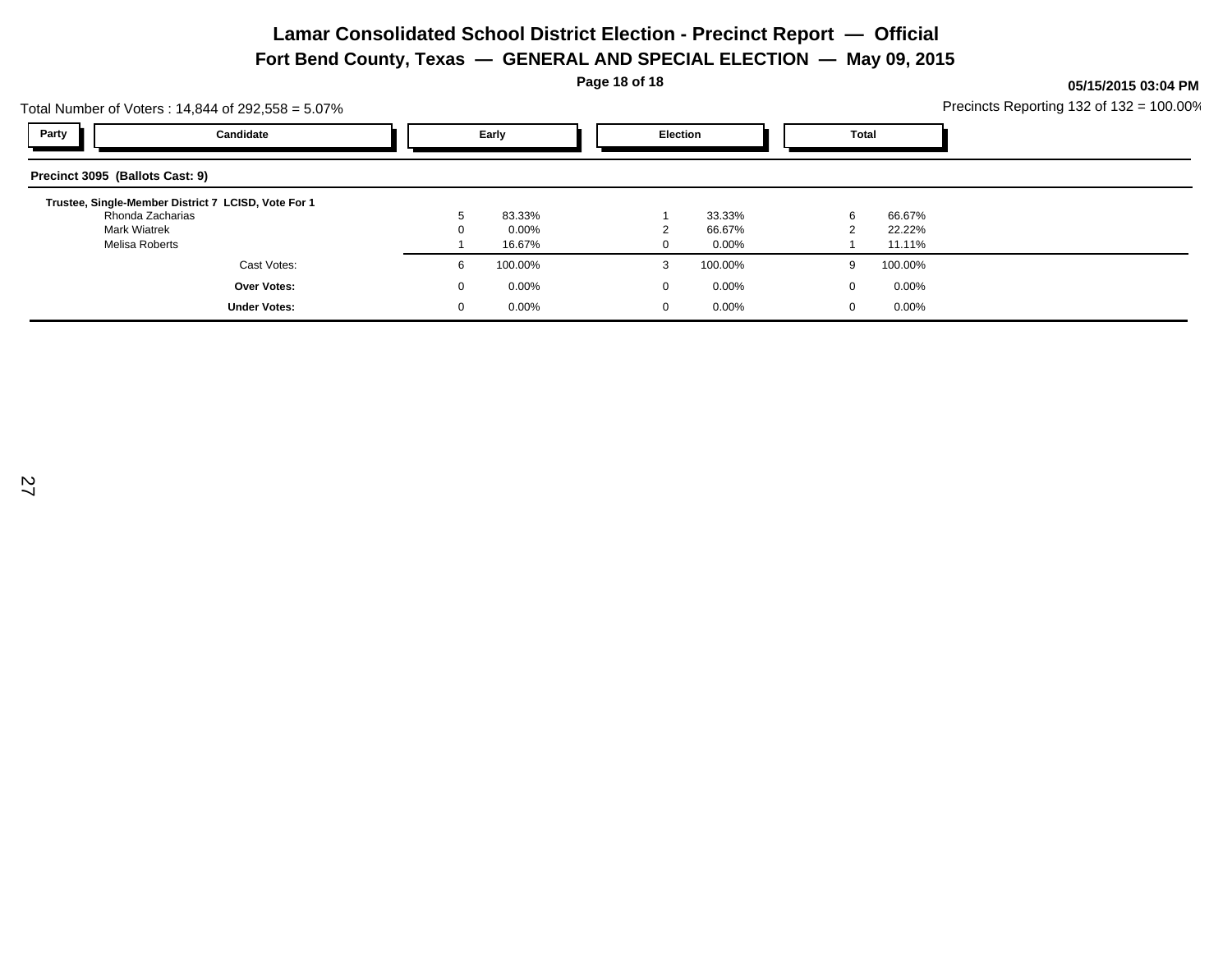# **ELECT BOARD OFFICERS TO SERVE FROM MAY 2015 TO MAY 2016**

#### **RECOMMENDATION:**

That the Board of Trustees elect Board Officers to serve from May 2015 to May 2016.

Candidates for the President of the Board, Vice President, and Secretary must have at least one year of experience on the Board.

Board President: **Example 2018** 

Board Vice President: **Example 2018** 

Board Secretary: \_\_\_\_\_\_\_\_\_\_\_\_\_\_\_\_\_\_\_\_\_\_\_\_\_\_\_\_\_\_\_\_\_\_\_\_\_\_\_\_\_

The ROLE AND AUTHORITY OF BOARD MEMBER AND/OR BOARD OFFICERS *(Set in state statute)*

- A. No Board officer has authority outside the Board meeting.
- B. No Board member can direct employees in regard to performance of duties.
- C. The Board President shall:
	- 1. Preside at all Board meetings;
	- 2. Appoint committees;
	- 3. Call special meetings; and
	- 4. Sign all legal documents required by law
- D. The Vice President shall act in capacity of President in the absence of the President.
- E. The Secretary shall:
	- 1. Keep accurate record of Board meetings;
	- 2. Call meetings and act in the capacity of the President, in the absence of the President and Vice-President; and
	- 3. Countersign all warrants

Recommended for approval:

Thomas Randle

Dr. Thomas Randle **Superintendent**